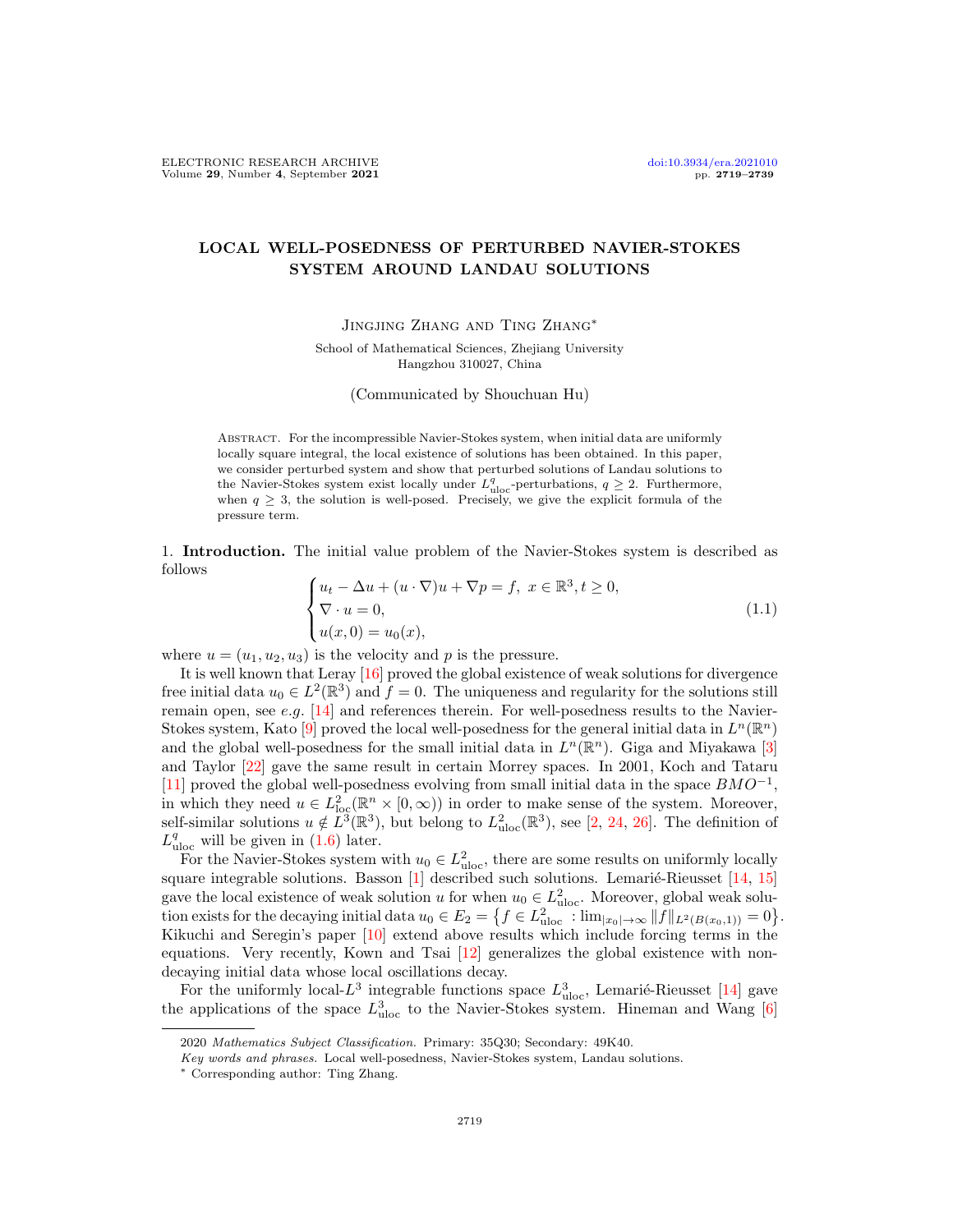obtained the local well-posedness of Nematic liquid crystal flow for any initial data  $(u_0, d_0)$ with small  $L^3_{uloc}$ -norm of  $(u_0, \nabla d_0)$ .

The stationary Navier-Stokes system in  $\mathbb{R}^3$  has the form

<span id="page-1-1"></span>
$$
\begin{cases}\n-\Delta v + (v \cdot \nabla)v + \nabla p = f, \\
\nabla \cdot v = 0.\n\end{cases}
$$
\n(1.2)

When  $f = (b(c)\delta_0, 0, 0)$  with  $b(c) = \frac{8\pi c}{3(c^2-1)} \left(2 + 6c^2 - 3c(c^2 - 1) \ln\left(\frac{c+1}{c-1}\right)\right)$  and  $\delta_0$  Dirac measure, the following formulas

<span id="page-1-2"></span>
$$
v_c^1(x) = 2 \frac{c|x|^2 - 2x_1|x| + cx_1^2}{|x| (c|x| - x_1)^2}, \ v_c^2(x) = 2 \frac{x_2 (cx_1 - |x|)}{|x| (c|x| - x_1)^2},
$$
  

$$
v_c^3(x) = 2 \frac{x_3 (cx_1 - |x|)}{|x| (c|x| - x_1)^2}, \ p_c(x) = 4 \frac{cx_1 - |x|}{|x| (c|x| - x_1)^2},
$$
\n(1.3)

with  $|x| = \sqrt{x_1^2 + x_2^2 + x_3^2}$  and constant  $|c| > 1$  are the distributional solutions to system  $(1.2)$  in  $\mathbb{R}^3$ . The explicit stationary solutions  $(1.3)$  were given by Landau [\[13\]](#page-20-9). These solutions [\(1.3\)](#page-1-2) are called Landau solutions. Landau solutions are in  $L^2_{uloc}$  space. Tian and Xin [\[23\]](#page-20-10) proved that all  $(-1)$ -homogeneous, axisymmetric nonzero solutions of system  $(1.2)$ in  $C^2(\mathbb{R}^3\setminus\{0\})$  are Landau solutions. Šverák [[21\]](#page-20-11) proved that Landau solutions are the only  $(-1)$  – homogeneous solutions in  $C^2(\mathbb{R}^3\setminus\{0\})$ . More details can be seen in [\[13,](#page-20-9) [17,](#page-20-12) [18,](#page-20-13) [19,](#page-20-14) [20,](#page-20-15) [23\]](#page-20-10).

We denote  $u(x, t)$  be the solution to the Navier-Stokes system  $(1.1)$  with the given external force  $f = (b(c)\delta_0, 0, 0)$  and initial data  $u_0 = v_c + w_0$ . By a direct calculation, functions  $w(x,t) = u(x,t) - v_c(x)$  and  $\pi(x) = p(x,t) - p_c(x)$  satisfy the following perturbed Navier-Stokes system

<span id="page-1-3"></span>
$$
\begin{cases} w_t - \Delta w + (w \cdot \nabla)w + (w \cdot \nabla)v_c + (v_c \cdot \nabla)w + \nabla \pi = 0, \\ \nabla \cdot w = 0, \\ w(x, 0) = w_0(x). \end{cases}
$$
(1.4)

The explicit formula of  $\pi$  is as follows

<span id="page-1-4"></span>
$$
\pi = -\frac{1}{3}|w|^2 + \text{p.v.} \int_{\mathbb{R}^3} \partial_i \partial_j \Gamma(x - y) w_i w_j(y) dy - \frac{2}{3} v_c \cdot w + 2 \text{p.v.} \int_{\mathbb{R}^3} \partial_i \partial_j \Gamma(x - y) w_i v_{cj}(y) dy,
$$
\n(1.5)

for which detailed calculation can be seen in Appendix.

Karch and Pilarczyk [\[7\]](#page-19-5) show that perturbed solutions of Landau solutions to the Navier-Stokes system exist globally under  $L^2$ - perturbations. In 2017, Karch, Pilarczyk and Schonbek [\[8\]](#page-19-6) generalized the work of [\[7\]](#page-19-5). They presented a new method to show the global existence for a large class of solutions including the Landau ones. Based on these results, we are inspired to study local well-posedness of weak solutions to the perturbed Navier-Stokes system [\(1.4\)](#page-1-3) with initial data  $w_0 \in L^q_{\text{uloc}}(\mathbb{R}^3)$  in our work.

First, we give some notations used in this paper. Ball  $B(x, r)$  is a ball in  $\mathbb{R}^3$  centered at x with a radius  $r$ ,

$$
B(x,r) = B_r(x) = \{ y \in \mathbb{R}^3 : |y - x| < r \} \, .
$$

The spaces  $L_{\text{uloc}}^q, 1 \le q \le \infty$ , and  $U^{s,p}(t_0,t)$  for  $1 \le s, p \le \infty$  and  $0 \le t_0 < t \le \infty$ , defined by

<span id="page-1-0"></span>
$$
L_{\text{uloc}}^q = \left\{ u \in L_{\text{loc}}^1 \left( \mathbb{R}^3 \right) : \|u\|_{L_{\text{uloc}}^q} = \sup_{x_0 \in \mathbb{R}^3} \|u\|_{L^q(B_1(x_0))} < +\infty \right\}
$$
(1.6)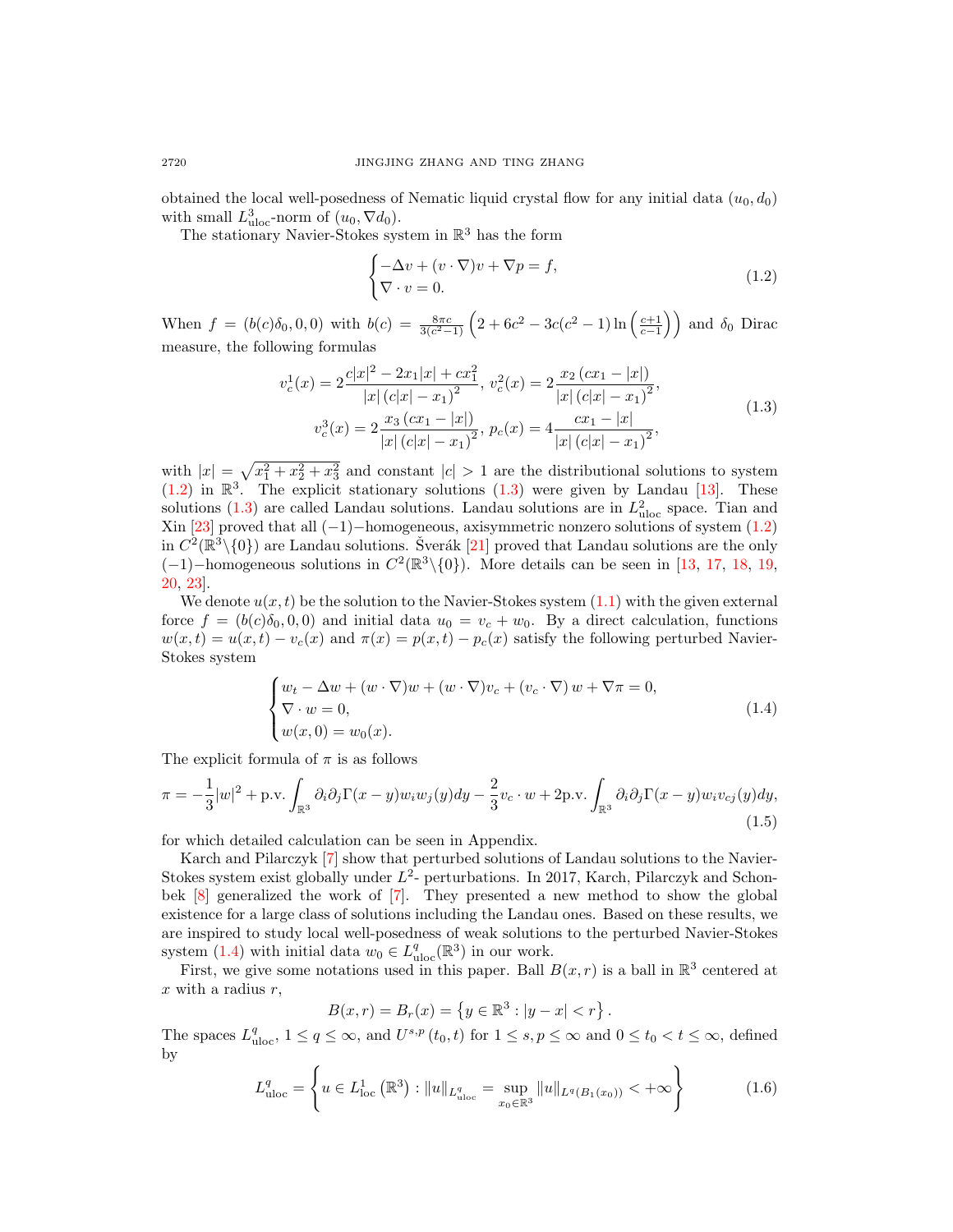and

$$
U^{s,p}(t_0,t) = \left\{ u \in L^1_{loc} \left( \mathbb{R}^3 \times (t_0,t) \right) : ||u||_{U^{s,p}(t_0,t)} = \sup_{x_0 \in \mathbb{R}^3} ||u||_{L^s(t_0,t;L^p(B_1(x_0)))} < +\infty \right\}
$$

When  $t_0 = 0$ , we simply use  $U_T^{s,p} = U^{s,p}(0,T)$ . Note that  $U^{\infty,p}(t_0,t) = L^{\infty}(t_0,t;L_{\text{uloc}}^p)$ . Set  $L^2$  local energy space

<span id="page-2-0"></span>
$$
\mathcal{E}_T = \left\{ u \in L^2_{\text{loc}} \left( [0, T] \times \mathbb{R}^3; \mathbb{R}^3 \right) : \text{div } u = 0, \|u\|_{\mathcal{E}_T} < +\infty \right\},\tag{1.7}
$$

where

$$
||u||_{\mathcal{E}_T} := ||u||_{U_T^{\infty,2}} + ||\nabla u||_{U_T^{2,2}}.
$$
\n(1.8)

The definition of  $L^q$  local energy solution,  $q \geq 2$ , is as follows

**Definition 1.1.** ( $L^q$  local energy solution) Let  $w_0 \in L^q_{uloc}$ , div $w_0 = 0$ . A pair of functions  $(w, \pi)$  is a local energy solution to the perturbed Navier-Stokes system [\(1.4\)](#page-1-3) with initial data  $w_0$  in  $\mathbb{R}^3 \times (0,T)$  for  $0 < T < \infty$ , if the functions satisfy the following conditions:

(1)  $w \in U_T^{\infty,q}$ ,  $\nabla(|w|^{\frac{q}{2}}) \in U_T^{2,2}$  and  $\pi \in L^q_{loc}([0,T); L_{loc}^{\frac{2q}{q+1}}(\mathbb{R}^3));$ 

 $(2)$   $(w, \pi)$  satisfies the perturbed Navier-Stokes system  $(1.4)$  in the sense of distributions; (3) the function  $t \mapsto \int_{R^3} w(x, t) \cdot \varphi(x) dx$  is continuous on  $[0, T]$  for any compactly supported function  $\varphi \in C_c^{\infty}(\mathbb{R}^3)$ . Furthermore, for any compact set  $K \subset \mathbb{R}^3$ ,

$$
||w(\cdot, t) - w_0||_{L^q(K)} \to 0, \quad \text{as } t \to 0^+;
$$
 (1.9)

(4)  $(w, \pi)$  satisfies the following local energy inequality

$$
\int_{\mathbb{R}^3} |w|^2 \xi(x, t) dx + 2 \int_0^t \int_{\mathbb{R}^3} |\nabla w|^2 \xi dx ds
$$
\n
$$
\leq \int_0^t \int_{\mathbb{R}^3} (2v_c \otimes w : \nabla w \xi + (\partial_s \xi + \Delta \xi) |w|^2
$$
\n
$$
+ (|w|^2 + 2\pi + 2v_c \cdot w)(w \cdot \nabla) \xi + |w|^2 v_c \cdot \nabla \xi dx ds,
$$
\n(1.10)

for any  $t \in (0, T)$  and for all non-negative smooth functions  $\xi \in C_c^{\infty}((0, T) \times \mathbb{R}^3)$ ; (5) For any  $x_0 \in \mathbb{R}^3$ , there exists a function  $c_{x_0}(t) \in L^q(0,T)$  such that

$$
\pi(x,t) = \hat{\pi}_{x_0}(x,t) + c_{x_0}(t), \quad \text{ in } L^q_{\text{loc}}([0,T); L^{\frac{2q}{q+1}}(B(x_0, \frac{3}{2})), \tag{1.11}
$$

where

$$
\hat{\pi}_{x_0}(x,t) = -\frac{1}{3}|w(x,t)|^2 + \text{p.v.} \int_{B(x_0,2)} \partial_i \partial_j \Gamma(x-y) w_i w_j(y) dy \n+ \text{p.v.} \int_{B(x_0,2)^c} \partial_i \partial_j (\Gamma(x-y) - \Gamma(x_0-y)) w_i w_j(y) dy - \frac{2}{3} v_c \cdot w(x,t) \n+ 2 \text{p.v.} \int_{B(x_0,2)} \partial_i \partial_j \Gamma(x-y) w_i v_{cj}(y) dy \n+ 2 \text{p.v.} \int_{B(x_0,2)^c} \partial_i \partial_j (\Gamma(x-y) - \Gamma(x_0-y)) w_i v_{cj}(y) dy
$$
\n(1.12)

for  $\Gamma(x) = \frac{1}{4\pi|x|}$ .

Our main result is as follows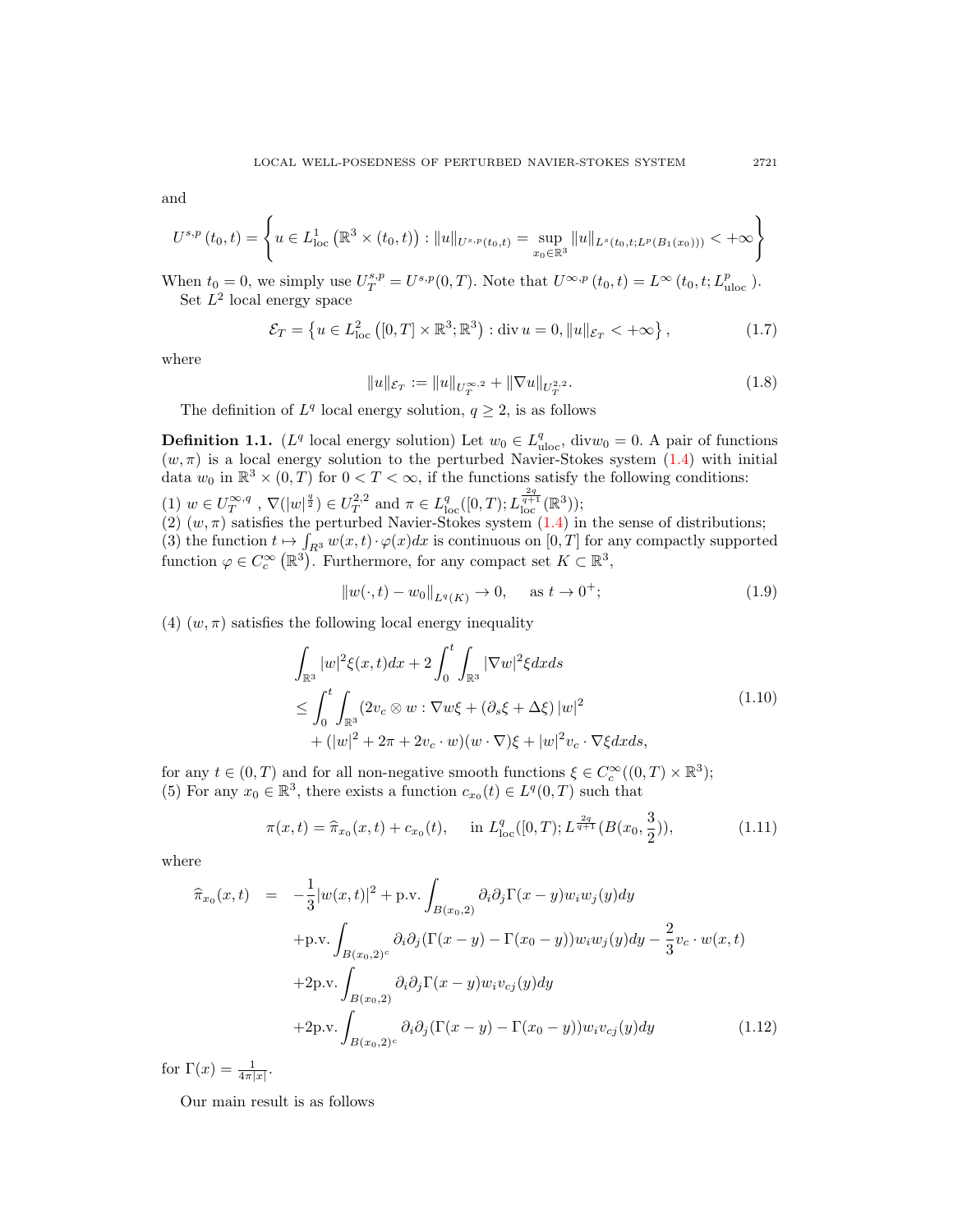<span id="page-3-1"></span>**Theorem 1.2.** There exist positive universal constants  $c_3$ ,  $\varepsilon_1$  and C with the following properties,

(i) For every  $|c| \ge c_3$ ,  $w_0 \in L_{uloc}^q$ ,  $q \ge 2$  with div  $w_0 = 0$ , if

$$
T \le \frac{\varepsilon_1}{1 + \|w_0\|_{L^q_{uloc}}^{2q}},\tag{1.13}
$$

there exists a  $L^q$  local energy solution  $(w, \pi)$  on  $\mathbb{R}^3 \times (0,T)$  to the perturbed Navier-Stokes system  $(1.4)$  with initial data  $w_0$ , satisfying

<span id="page-3-3"></span>
$$
||w||_{U_T^{\infty,q}} + ||\nabla (|w|^{\frac{q}{2}})||_{U_T^{2,2}}^{\frac{q}{q}} \le C ||w_0||_{L_{uloc}^q}.
$$
\n(1.14)

(ii) Furthermore, when  $q \geq 3$ , the solution is unique.

**Remark 1.1.** From  $(2.38)$  and  $(3.55)$ , we could see a more detailed dependence of  $c_3$ .

Scheme of the proof and organization of the paper. In Section [2,](#page-3-0) we give some results which will be used in the proof of Theorem [1.2.](#page-3-1) In Section [3,](#page-9-0) we prove Theorem [1.2](#page-3-1) by classical approximation theory. In Appendix, we give the details to derive the integral formula of pressure  $\pi$ , i.e.  $(1.5)$  $(1.5)$ .

Let us complete this section by the notations that we shall use in this article.

## Notations.

- We denote  $\|\cdot\|_p$  or  $\|\cdot\|_{L^p}$  the norm of the Lebesgue space  $L^p(\mathbb{R}^3)$  with  $p \in [1,\infty]$ .
- We denote  $\|\cdot\|_{L_t^p(L_x^q)}$  the norm of the Lebesgue space  $L_t^p([0,\infty);L_x^q(\mathbb{R}^3))$  with  $p,q\in$  $[1,\infty].$ 
	- We use the homogeneous Sobolev space  $\dot{H}^1(\mathbb{R}^3) = \{u \in \mathcal{S}'(\mathbb{R}^3) : \nabla u \in L^2(\mathbb{R}^3) \}.$
	- $\bullet$   $C_0^\infty(\mathbb{R}^3)$  denotes the set of smooth and compactly supported functions.
	- The *i*th coordinate  $(i = 1, 2, 3)$  of a vector u will be denoted by  $u_i$ .

Set  $(\cdot, \cdot)$  be the  $L^2(\mathbb{R}^3)$  inner product. We use notation  $A \leq B$  to denote  $A \leq CB$ , where C is an absolute constant.

<span id="page-3-0"></span>2. Localized-mollified system. We consider approximate solutions  $(w^{\epsilon}, \pi^{\epsilon})$  to the following localized-mollified system in  $\mathbb{R}^3 \times (0,T)$ 

<span id="page-3-2"></span>
$$
\begin{cases} w_{t}^{\epsilon} - \Delta w^{\epsilon} + (\mathcal{J}_{\epsilon}(w^{\epsilon}) \cdot \nabla) (w^{\epsilon} \Phi_{\epsilon}) + (\mathcal{J}_{\epsilon}(w^{\epsilon}) \cdot \nabla) (v_{c} \Phi_{\epsilon}) + (\Phi_{\epsilon} v_{c} \cdot \nabla) \mathcal{J}_{\epsilon}(w^{\epsilon}) + \nabla \pi^{\epsilon} = 0, \\ \nabla \cdot w^{\epsilon} = 0, \\ w^{\epsilon}(x, 0) = w_{0}(x), \end{cases}
$$

(2.1) where  $\mathcal{J}_{\epsilon}(v) = v * \eta_{\epsilon}, \epsilon > 0$ , the mollifier  $\eta_{\epsilon}(x) = \epsilon^{-3} \eta\left(\frac{x}{\epsilon}\right)$  with positive  $\eta \in C_c^{\infty}(B(0,1)),$  $\int \eta dx = 1$ . Localization factor  $\Phi_{\epsilon}(x) = \Phi(\epsilon x), \epsilon > 0$  with  $\Phi \in C_c^{\infty}(\mathbb{R}^3)$ ,

$$
\Phi = \begin{cases} 1 \text{ in } B(0,1), \\ 0 \text{ in } B(0,\frac{3}{2})^c. \end{cases}
$$
 (2.2)

We will construct approximate solution  $w^{\epsilon}$  directly in  $\mathcal{E}_T$  since  $w_0 \in L^2_{uloc}$  has no decay. First, we give a property of Landau solution  $v_c$  which can be obtained by direct calculation.

<span id="page-3-4"></span>**Lemma 2.1.** The explicit formula of  $v_c$  is  $(1.3)$ , we have

$$
|||x|v_c||_{L^{\infty}} \le \frac{2\sqrt{2}}{|c|-1} := K_c.
$$
\n(2.3)

Then, we give a fundamental inequality with the singular weight in Sobolev spaces: the so-called Hardy inequality which go back to the pioneering work by G.H. Hardy [\[4,](#page-19-7) [5\]](#page-19-8).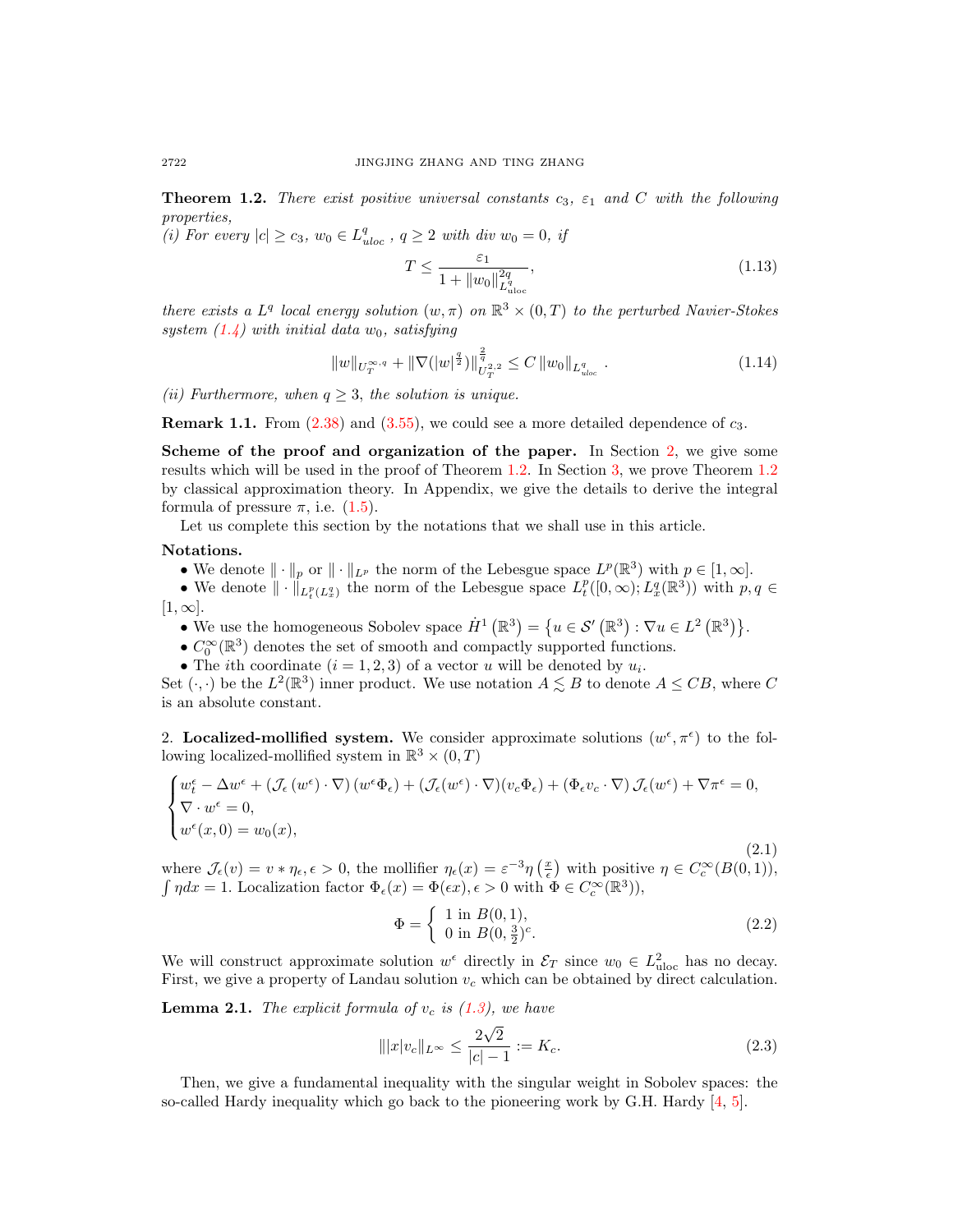**Lemma 2.2.** For any  $f$  in  $\dot{H}^1(\mathbb{R}^3)$ , there holds

$$
\left(\int_{\mathbb{R}^3} \frac{|f(x)|^2}{|x|^2} dx\right)^{\frac{1}{2}} \le 2\|\nabla f\|_{L^2}.\tag{2.4}
$$

By the Duhamel principle, we can write the solution to system [\(2.1\)](#page-3-2) into the following integral formulation

$$
w^{\epsilon}(t) = e^{t\Delta}w_0 - \int_0^t e^{(t-s)\Delta} \mathbb{P} \nabla \cdot (\mathcal{J}_{\epsilon}(w^{\epsilon}) \otimes w^{\epsilon} \Phi_{\epsilon} + \mathcal{J}_{\epsilon}(w^{\epsilon}) \otimes v_c \Phi_{\epsilon} + \Phi_{\epsilon} v_c \otimes \mathcal{J}_{\epsilon}(w^{\epsilon})) (s) ds.
$$
\n(2.5)

The following lemma give the construction of mild solution (see Chap.  $5 \text{ in } [25]$  $5 \text{ in } [25]$ ) to system  $(2.1)$  in the space  $\mathcal{E}_T$ .

<span id="page-4-2"></span>**Lemma 2.3.** For each  $0 < \epsilon < 1$ ,  $\|w_0\|_{L^2_{uloc}} \leq B$  and  $\|v_c\|_{L^2_{uloc}} \leq 2C_0B$ . If  $0 < T <$  $min(1, Ce^{3}B^{-2}),$  we can find a unique solution  $w = w^{\epsilon}$  to the integral form of [\(2.1\)](#page-3-2) such that

$$
w(t) = e^{t\Delta}w_0 - \int_0^t e^{(t-s)\Delta} \mathbb{P} \nabla \cdot (\mathcal{J}_{\epsilon}(w) \otimes w\Phi_{\epsilon} + \mathcal{J}_{\epsilon}(w) \otimes v_c \Phi_{\epsilon} + \Phi_{\epsilon} v_c \otimes \mathcal{J}_{\epsilon}(w)) (s) ds \tag{2.6}
$$

satisfying

$$
||w||_{\mathcal{E}_T} \le 2C_0B\tag{2.7}
$$

where  $C > 0$  and  $C_0 > 1$  are absolute constants.

Proof. Set the map

<span id="page-4-0"></span>
$$
\Psi(w) = e^{t\Delta}w_0 - \int_0^t e^{(t-s)\Delta} \mathbb{P} \nabla \cdot (\mathcal{J}_{\epsilon}(w) \otimes w\Phi_{\epsilon} + \mathcal{J}_{\epsilon}(w) \otimes v_c \Phi_{\epsilon} + \Phi_{\epsilon} v_c \otimes \mathcal{J}_{\epsilon}(w)) (s) ds. (2.8)
$$

We will do contraction mapping in the local energy space  $\mathcal{E}_T$  which is defined in [\(1.7\)](#page-2-0). According to Lemma 2.4 in [\[12\]](#page-20-8), for any  $T > 0$ , we have

$$
\left\|e^{t\Delta}f\right\|_{\mathcal{E}_T} \lesssim \left(1+T^{\frac{1}{2}}\right) \|f\|_{L^2_{uloc}},\tag{2.9}
$$

for  $f \in L^2_{uloc}$ , and

<span id="page-4-1"></span>
$$
\left\| \int_0^t e^{(t-s)\Delta} \mathbb{P} \nabla \cdot F(s) ds \right\|_{\mathcal{E}_T} \lesssim (1+T) \|F\|_{U_T^{2,2}},\tag{2.10}
$$

for  $F \in U_T^{2,2}$ . Hence, by  $(2.8)-(2.10)$  $(2.8)-(2.10)$  and  $T \leq 1$ , we obtain

$$
\|\Psi(w)\|_{\mathcal{E}_T} \lesssim \|w_0\|_{L^2_{uloc}} + \|\mathcal{J}_{\epsilon}(w) \otimes w\Phi_{\epsilon}\|_{U_T^{2,2}} + 2\|\mathcal{J}_{\epsilon}(w) \otimes v_c\Phi_{\epsilon}\|_{U_T^{2,2}}.
$$
 (2.11)

Note that

$$
\|\mathcal{J}_{\epsilon}(w) \otimes w\Phi_{\epsilon}\|_{U_T^{2,2}} \lesssim \|w*\eta_{\epsilon}\|_{L^2(0,T;L^{\infty}(\mathbb{R}^3))} \|w\|_{U_T^{\infty,2}} \lesssim \|w\|_{U_T^{2,2}} \|\eta_{\epsilon}\|_{L^2} \|w\|_{U_T^{\infty,2}} \lesssim \epsilon^{-\frac{3}{2}} \|w\|_{U_T^{2,2}} \|w\|_{U_T^{\infty,2}} \lesssim \epsilon^{-\frac{3}{2}} \sqrt{T} \|w\|_{U_T^{\infty,2}},
$$
\n(2.12)

and

$$
\|\mathcal{J}_{\epsilon}(w) \otimes v_{c} \Phi_{\epsilon}\|_{U_{T}^{2,2}} \lesssim \|w * \eta_{\epsilon}\|_{L^{2}(0,T;L^{\infty}(\mathbb{R}^{3}))} \|v_{c}\|_{L_{\text{uloc}}^{2}} \lesssim \epsilon^{-\frac{3}{2}} \sqrt{T} \|w\|_{U_{T}^{\infty,2}} \|v_{c}\|_{L_{\text{uloc}}^{2}}.
$$
\n(2.13)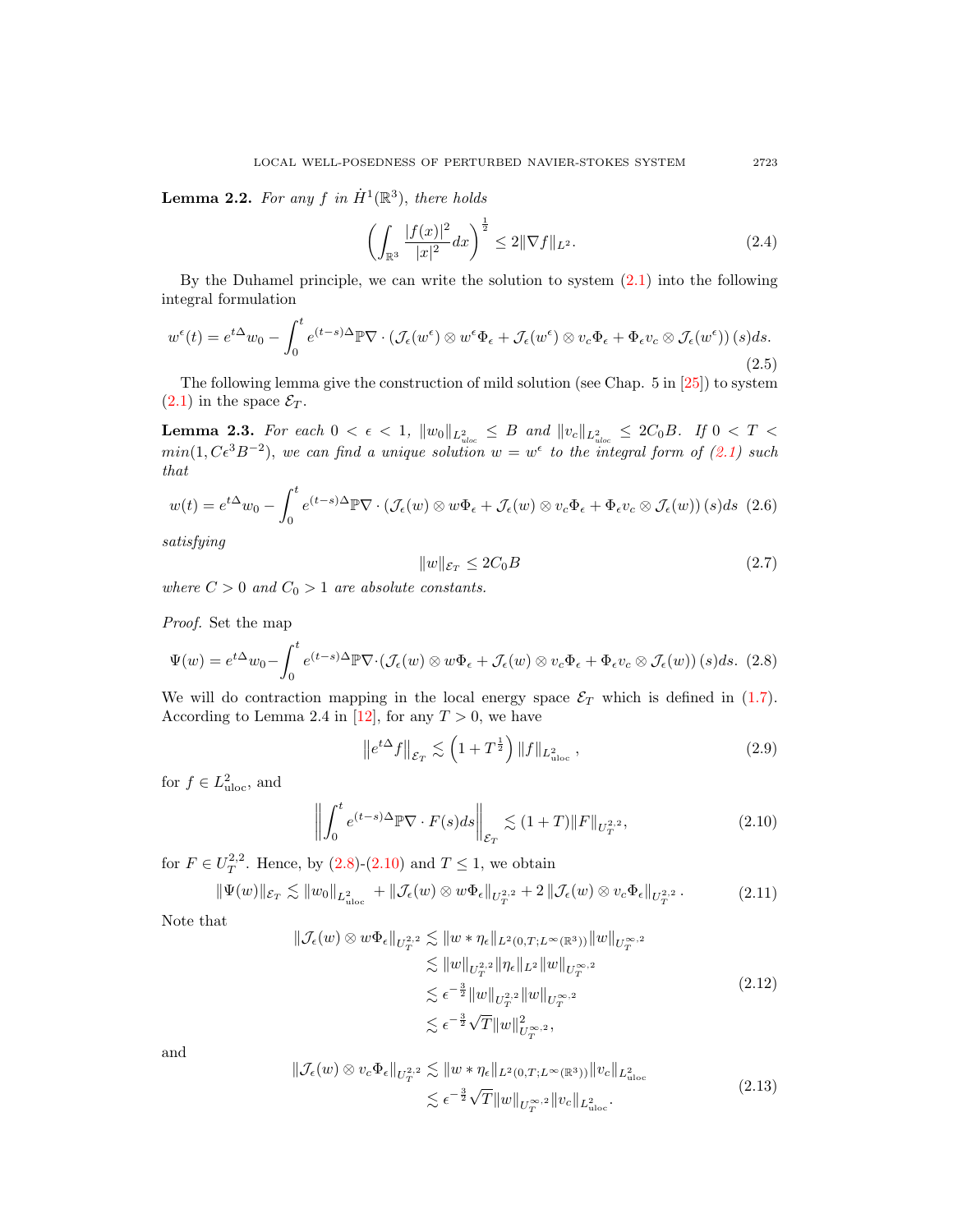We have

$$
\begin{split} \|\Psi(w)\|_{\mathcal{E}_T} &\lesssim \|w_0\|_{L^2_{\text{uloc}}} + \epsilon^{-\frac{3}{2}} \sqrt{T} \|w\|_{U_T^{\infty,2}}^2 + \epsilon^{-\frac{3}{2}} \sqrt{T} \|w\|_{U_T^{\infty,2}} \|v_c\|_{L^2_{\text{uloc}}} \\ &\lesssim \|w_0\|_{L^2_{\text{uloc}}} + \epsilon^{-\frac{3}{2}} \sqrt{T} \left( \|w\|_{U_T^{\infty,2}} + 2 \|v_c\|_{L^2_{\text{uloc}}} \right) \|w\|_{U_T^{\infty,2}} \\ &\le C_0 \|w_0\|_{L^2_{\text{uloc}}} + C_1 \epsilon^{-\frac{3}{2}} \sqrt{T} \left( \|w\|_{\mathcal{E}_T} + 2 \|v_c\|_{L^2_{\text{uloc}}} \right) \|w\|_{\mathcal{E}_T}, \end{split} \tag{2.14}
$$

for some constants  $C_0, C_1$ . Hence, for any  $w, z \in \mathcal{E}_T$ , there holds

$$
\|\Psi(w) - \Psi(z)\|_{\mathcal{E}_T} \le C_1 \epsilon^{-\frac{3}{2}} \sqrt{T} \left( \|w\|_{\mathcal{E}_T} + \|z\|_{\mathcal{E}_T} + 2\|v_c\|_{L^2_{uloc}} \right) \|w - z\|_{\mathcal{E}_T}.
$$
 (2.15)

By Picard contraction theorem and  $||v_c||_{L^2_{uloc}} \leq 2C_0B$ , if T satisfies

$$
T < \frac{\epsilon^3}{256(C_0 C_1 B)^2} = C \epsilon^3 B^{-2},\tag{2.16}
$$

there exists a fixed point  $w \in \mathcal{E}_T$  of  $w = \Psi(w)$  satisfying

$$
||w||_{\mathcal{E}_T} \le 2C_0 B. \tag{2.17}
$$

$$
\Box
$$

We will give a uniform bound of  $(w^{\epsilon}, \pi^{\epsilon})$  on a uniform time  $[0, T]$  in the following lemma

<span id="page-5-2"></span>**Lemma 2.4.** For each  $0 < \epsilon < 1$ , let  $(w^{\epsilon}, \pi^{\epsilon})$  be the solution to system  $(2.1)$  on  $\mathbb{R}^3 \times [0, T_{\epsilon}]$ . If  $|c| \ge c_3$  and  $w_0 \in L^2_{uloc}$  with div  $w_0 = 0$ , there exists a small constant positive  $\varepsilon_1$ independent of  $\epsilon$  and  $||w_0||_{L^2_{uloc}}$  such that, if  $T_{\epsilon} \leq \tilde{T} = \varepsilon_1 \left(1 + ||w_0||_{L^2_{uloc}}^4\right)^{-1}$ , then

<span id="page-5-1"></span>
$$
||w^{\epsilon}||_{\mathcal{E}_{T_{\epsilon}}} \leq C||w_0||_{L^2_{uloc}},\tag{2.18}
$$

where the constant C is independent of  $\epsilon$  and  $T_{\epsilon}$ .

*Proof.* Note that we can derive an integral formula of pressure  $\pi^{\epsilon}$  similar to  $\pi$  for which the detailed proof can be seen in Appendix

$$
\pi^{\epsilon}(x,t) \qquad (2.19)
$$
\n
$$
= -\frac{1}{3} \mathcal{J}_{\epsilon}(w^{\epsilon}) \cdot w^{\epsilon} \Phi_{\epsilon}(x,t) + \text{p.v.} \int \partial_{i} \partial_{j} \Gamma(x-y) \mathcal{J}_{\epsilon}(w_{i}^{\epsilon}) w_{j}^{\epsilon}(y,t) \Phi_{\epsilon}(y) dy
$$
\n
$$
- \frac{2}{3} v_{c} \cdot \mathcal{J}_{\epsilon}(w^{\epsilon}) \Phi_{\epsilon}(x,t) + 2 \text{p.v.} \int \partial_{i} \partial_{j} \Gamma(x-y) \mathcal{J}_{\epsilon}(w_{i}^{\epsilon}) v_{cj}(y,t) \Phi_{\epsilon}(y) dy,
$$
\n(2.19)

for  $\Gamma(x) = \frac{1}{4\pi|x|}$ . For any fixed point  $x_0$ , we define  $\hat{\pi}_{x_0}^{\epsilon}(x, t)$  on  $B(x_0, \frac{3}{2}) \times [0, T]$  by

<span id="page-5-0"></span>
$$
\begin{split}\n\widehat{\pi}_{x_{0}}^{ \epsilon}(x,t) \\
&= -\frac{1}{3} \mathcal{J}_{\epsilon}(w^{\epsilon}) \cdot w^{\epsilon} \Phi_{\epsilon}(x,t) + \text{p.v.} \int_{B(x_{0},2)} \partial_{i} \partial_{j} \Gamma(x-y) \mathcal{J}_{\epsilon}(w_{i}^{\epsilon}) w_{j}^{\epsilon}(y,t) \Phi_{\epsilon}(y) dy \\
&+ \text{p.v.} \int_{B(x_{0},2)^{c}} \partial_{i} \partial_{j} (\Gamma(x-y) - \Gamma(x_{0}-y)) \mathcal{J}_{\epsilon}(w_{i}^{\epsilon}) w_{j}^{\epsilon}(y,t) \Phi_{\epsilon}(y) dy \\
&- \frac{2}{3} v_{c} \cdot \mathcal{J}_{\epsilon}(w^{\epsilon}) \Phi_{\epsilon}(x,t) + 2 \text{p.v.} \int_{B(x_{0},2)} \partial_{i} \partial_{j} \Gamma(x-y) \mathcal{J}_{\epsilon}(w_{i}^{\epsilon}) v_{cj}(y,t) \Phi_{\epsilon}(y) dy \\
&+ 2 \text{p.v.} \int_{B(x_{0},2)^{c}} \partial_{i} \partial_{j} (\Gamma(x-y) - \Gamma(x_{0}-y)) \mathcal{J}_{\epsilon}(w_{i}^{\epsilon}) v_{cj}(y,t) \Phi_{\epsilon}(y) dy \\
&:= \pi_{1} + ... + \pi_{6}.\n\end{split} \tag{2.20}
$$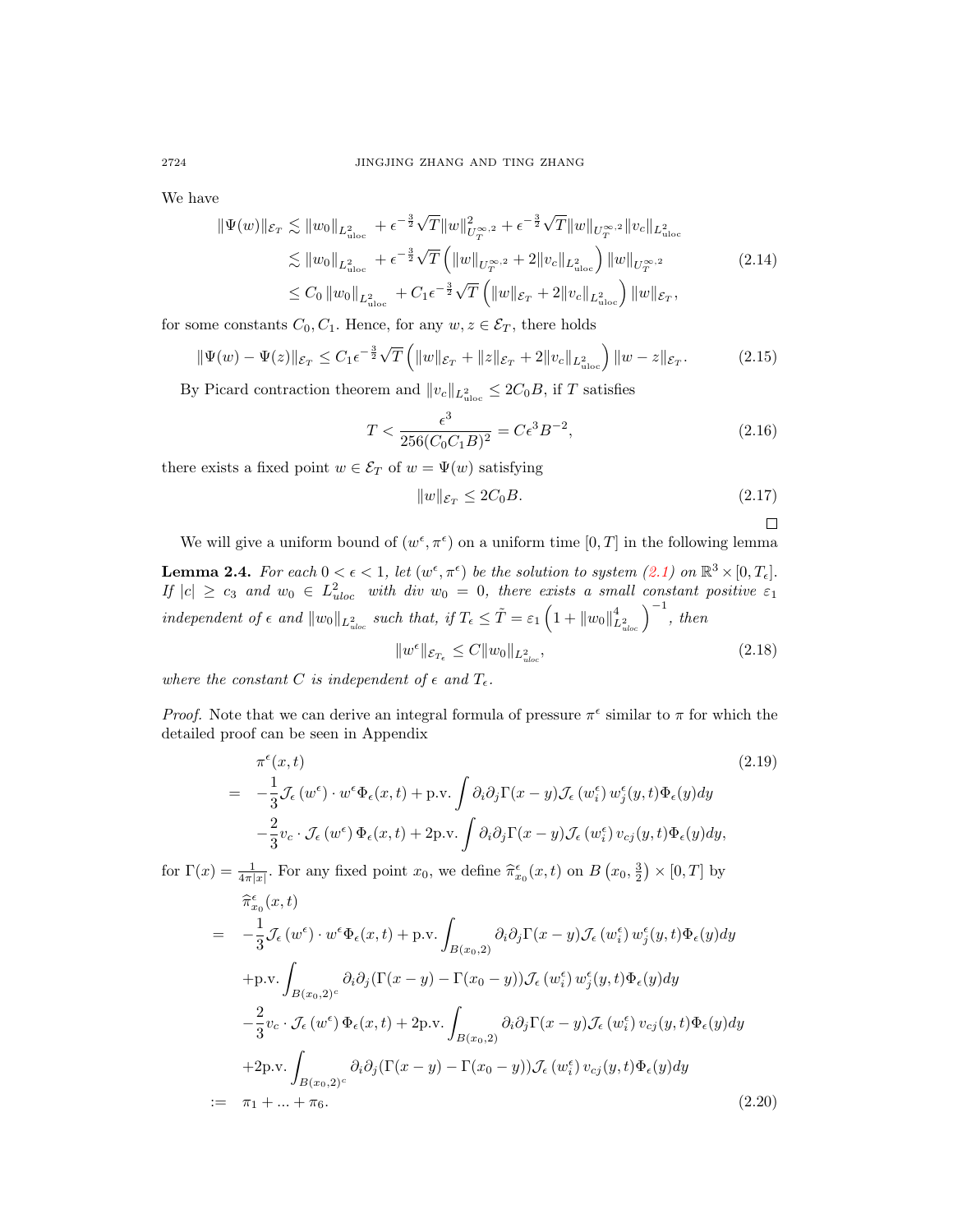Therefore,  $\pi^{\epsilon} - \hat{\pi}_{x_0}^{\epsilon}$  depends only on  $x_0$  and t. Hence,  $\nabla \pi^{\epsilon} = \nabla \hat{\pi}_{x_0}^{\epsilon}$  on  $B(x_0, \frac{3}{2}) \times [0, T]$ .<br>Hence,  $(x_0^{\epsilon}, \hat{x}^{\epsilon})$  is a pother solution to system (2.1). We will replace  $\pi^{\epsilon}$  by  $\hat{x$ Hence,  $(w^{\epsilon}, \hat{\pi}_{x_0}^{\epsilon})$  is another solution to system [\(2.1\)](#page-3-2). We will replace  $\pi^{\epsilon}$  by  $\tilde{\pi}_{x_0}^{\epsilon}$  in the following procedure following procedure.

Take  $\psi(x,s) = \phi^2(x)\theta(s)$  with supp $\phi(x) \in B(x_0, \frac{3}{2}), \theta(s) \in C_c^{\infty}$  on  $[0,T_{\epsilon})$  and  $\theta(s) = 1$ on [0, t]. Using  $2w^{\epsilon}\psi$  as a text function in  $(2.1)_1$  $(2.1)_1$  $(2.1)_1$ , we have

$$
\int |w^{\epsilon}|^{2} \psi(x,t) dx + 2 \int_{0}^{t} \int |\nabla w^{\epsilon}|^{2} \psi dx ds
$$
\n
$$
= \int |w_{0}|^{2} \psi(\cdot,0) dx + \int_{0}^{t} \int |w^{\epsilon}|^{2} (\partial_{s} \psi + \Delta \psi) dx ds + \int_{0}^{t} \int |w^{\epsilon}|^{2} \Phi_{\epsilon} (\mathcal{J}_{\epsilon}(w^{\epsilon}) \cdot \nabla) \psi dx ds
$$
\n
$$
+ \int_{0}^{t} \int |w^{\epsilon}|^{2} \psi (\mathcal{J}_{\epsilon}(w^{\epsilon}) \cdot \nabla) \Phi_{\epsilon} dx ds + 2 \int_{0}^{t} \int \widehat{\pi}_{x_{0}}^{\epsilon} w^{\epsilon} \cdot \nabla \psi dx ds
$$
\n
$$
+ 2 \int_{0}^{t} \int \psi v_{c} \cdot w^{\epsilon} (\mathcal{J}_{\epsilon}(w^{\epsilon}) \cdot \nabla) \Phi_{\epsilon} dx ds + 2 \int_{0}^{t} \int (\mathcal{J}_{\epsilon}(w^{\epsilon}) \cdot \nabla) w^{\epsilon} \cdot v_{c} \Phi_{\epsilon} \psi dx ds
$$
\n
$$
+ 2 \int_{0}^{t} \int \Phi_{\epsilon} v_{c} \cdot w^{\epsilon} (\mathcal{J}_{\epsilon}(w^{\epsilon}) \cdot \nabla) \psi dx ds + 2 \int_{0}^{t} \int (\mathcal{J}_{\epsilon}(w^{\epsilon}) \cdot w^{\epsilon}) \psi (v_{c} \cdot \nabla) \Phi_{\epsilon} dx ds
$$
\n
$$
+ 2 \int_{0}^{t} \int (\Phi_{\epsilon} v_{c} \cdot \nabla) w^{\epsilon} \cdot \mathcal{J}_{\epsilon}(w^{\epsilon}) \psi dx ds + 2 \int_{0}^{t} \int (\Phi_{\epsilon} v_{c} \cdot \nabla) \psi \mathcal{J}_{\epsilon}(w^{\epsilon}) \cdot w^{\epsilon} dx ds, \qquad (2.21)
$$

for any  $0 < t < T_{\epsilon}$ . Then we have

$$
\|w^{\epsilon}(\cdot,t)\phi(\cdot)\|_{L^{2}}^{2}+2\||\nabla w^{\epsilon}|(\cdot,t)\phi(\cdot)\|_{L^{2}([0,t]\times\mathbb{R}^{3})}^{2}
$$
\n
$$
\lesssim \|w_{0}\|_{L^{2}_{uloc}} + \left|\int_{0}^{t}\int |w^{\epsilon}|^{2}|\Delta\phi^{2}|dxds\right| + \left|\int_{0}^{t}\int |w^{\epsilon}|^{2}\Phi_{\epsilon}\left(\mathcal{J}_{\epsilon}(w^{\epsilon})\cdot\nabla\right)\phi^{2}dxds\right|
$$
\n
$$
+ \left|\int_{0}^{t}\int |w^{\epsilon}|^{2}\phi^{2}\left(\mathcal{J}_{\epsilon}(w^{\epsilon})\cdot\nabla\right)\Phi_{\epsilon}dxds\right| + \left|\int_{0}^{t}\int 2\hat{\pi}_{x_{0}}^{\epsilon}(w^{\epsilon}\cdot\nabla)\phi^{2}dxds\right|
$$
\n
$$
+ \left|\int_{0}^{t}\int \phi^{2}v_{c}\cdot w^{\epsilon}\left(\left(\mathcal{J}_{\epsilon}(w^{\epsilon})\cdot\nabla\right)\Phi_{\epsilon}dxds\right| + \left|\int_{0}^{t}\int \mathcal{J}_{\epsilon}(w^{\epsilon})\cdot\nabla\right)w^{\epsilon}\cdot v_{c}\Phi_{\epsilon}\phi^{2}dxds\right|
$$
\n
$$
+ \left|\int_{0}^{t}\int \Phi_{\epsilon}v_{c}\cdot w^{\epsilon}\left(\mathcal{J}_{\epsilon}(w^{\epsilon}\cdot\nabla)\right)\phi^{2}dxds\right| + \left|\int_{0}^{t}\int \left(\mathcal{J}_{\epsilon}(w^{\epsilon})\cdot w^{\epsilon}\right)\phi^{2}(v_{c}\cdot\nabla)\Phi_{\epsilon}dxds\right|
$$
\n
$$
+ \left|\int_{0}^{t}\int (\Phi_{\epsilon}v_{c}\cdot\nabla)w^{\epsilon}\cdot\mathcal{J}_{\epsilon}(w^{\epsilon})\phi^{2}dxds\right| + \left|\int_{0}^{t}\int (\Phi_{\epsilon}v_{c}\cdot\nabla)\phi^{2}\mathcal{J}_{\epsilon}(w^{\epsilon})\cdot w^{\epsilon}dxds\right|,
$$
\n
$$
:= \|w_{0}\|_{L^{2}_{uloc}} + J_{1} + ... + J_{10}.
$$
\n(2.22)

By Hölder's inequality and  $|\nabla \Phi_\epsilon| \lesssim \epsilon \leq 1,$  we obtain

$$
J_1 \le C \|w^{\epsilon}\|_{U_t^{2,2}}^2 \tag{2.23}
$$

and

$$
J_2, J_3 \le C \|w^{\epsilon}\|_{U_t^{3,3}}^3. \tag{2.24}
$$

By Hölder's inequality, we have

<span id="page-6-0"></span>
$$
J_4 \le C \|\hat{\pi}_{x_0}^{\epsilon} w^{\epsilon}\|_{U_t^{1,1}}.
$$
\n(2.25)

According to  $(2.20)$ , we have

$$
\|\pi_1\|_{L^{\frac{3}{2}}([0,t]\times B\left(x_0,\frac{3}{2}\right))} \le C \|w^{\epsilon}\|_{U_t^{3,3}}^2. \tag{2.26}
$$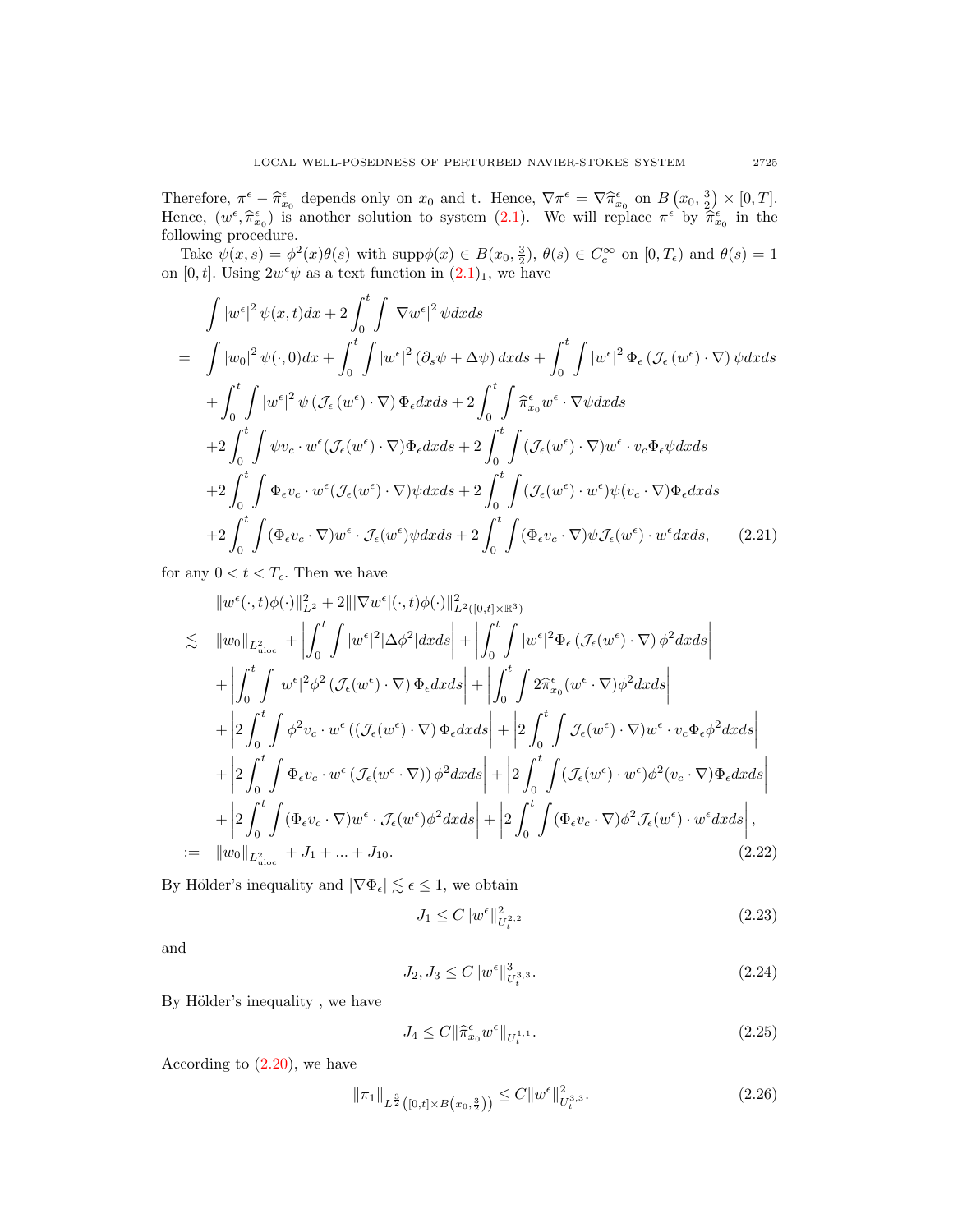Moreover, by Calderon-Zygmund theorem, there holds

$$
\|\pi_2\|_{L^{\frac{3}{2}}([0,t]\times B(x_0,\frac{3}{2}))} \leq C \|\mathcal{J}_{\epsilon}(w_i^{\epsilon}) w_j^{\epsilon} \Phi_{\epsilon}\|_{L^{\frac{3}{2}}([0,t]\times B(x_0,2))}
$$
  
\n
$$
\leq C \|w^{\epsilon}\|_{U_t^{3,3}}^2.
$$
\n(2.27)

Since  $x \in B(x_0, \frac{3}{2})$  and  $y \in B(x_0, 2)^c$ , we have

$$
|\partial_i \partial_j \Gamma(x - y) - \partial_i \partial_j \Gamma(x_0 - y)| \le \frac{|x - x_0|}{|x_0 - y|^4} \le \frac{2}{3} \frac{1}{|x_0 - y|^4}.
$$
 (2.28)

Hence,

<span id="page-7-0"></span>
$$
\|\pi_{3}\|_{L^{\frac{3}{2}}([0,t]\times B(x_{0},\frac{3}{2}))}\n\leq C \left\| \int_{B(x_{0},2)^{c}} \frac{1}{|x_{0}-y|^{4}} \mathcal{J}_{\epsilon}(w_{i}^{\epsilon}) w_{j}^{\epsilon}(y,s) \Phi_{\epsilon}(y) dy \right\|_{L^{\frac{3}{2}}(0,t)}\n\leq C \left\| \sum_{k=1}^{\infty} \frac{1}{2^{4k}} \int_{B(x_{0},2^{k+1})} \left| \mathcal{J}_{\epsilon}(w_{i}^{\epsilon}) w_{j}^{\epsilon} |(y,s) dy \right\|_{L^{\frac{3}{2}}(0,t)}\n\leq C \sum_{k=1}^{\infty} \frac{1}{2^{4k}} \left\| \sum_{j=1}^{a_{k}} \int_{B(x_{j}^{k},1)} \left| \mathcal{J}_{\epsilon}(w_{i}^{\epsilon}) w_{j}^{\epsilon} |(y,s) dy \right\|_{L^{\frac{3}{2}}(0,t)}\n\leq C \sum_{k=1}^{\infty} \frac{a_{k}}{2^{4k}} \left\| \mathcal{J}_{\epsilon}(w_{i}^{\epsilon}) w_{j}^{\epsilon} \right\|_{U_{\epsilon}^{\frac{3}{2},\frac{3}{2}}}\n\leq C \|\omega^{\epsilon}\|_{U_{\epsilon}^{3,3}}^{2,3},
$$
\n(2.29)

where we take  $B(x_0, 2^{k+1}) \subset \bigcup_{j=1}^{a_k} B(x_j^k, 1)$  with  $a_k \leq 2^{3k}$ . Therefore

<span id="page-7-1"></span>
$$
\|\pi_i w^{\epsilon}\|_{U_t^{1,1}} \le C \|\pi_i\|_{L^{\frac{3}{2}}\left([0,t] \times B\left(x_0, \frac{3}{2}\right)\right)} \|w^{\epsilon}\|_{U_t^{3,3}} \le C \|w^{\epsilon}\|_{U_t^{3,3}},\tag{2.30}
$$

for  $i = 1, 2, 3$ . By interpolation and Young's inequality, we have

<span id="page-7-2"></span>
$$
\|\pi_4 w^{\epsilon}\|_{U_t^{1,1}} \leq C \|\pi_4\|_{U_t^{2,\frac{4}{3}}}\|w^{\epsilon}\|_{U_t^{2,4}} \leq C \|v_c\|_{L^2_{uloc}} \|w^{\epsilon}\|_{U_t^{2,4}}^2 \leq C \|v_c\|_{L^2_{uloc}} (\|w^{\epsilon}\|_{U_t^{2,2}}^2 + \|\nabla w^{\epsilon}\|_{U_t^{2,2}}^2).
$$
\n(2.31)

By Calderon-Zygmund theorem, there holds  $\parallel$ 

$$
\pi_5 w^{\epsilon} \|_{U_t^{1,1}} \leq C \|\pi_5\|_{U_t^{2,\frac{4}{3}}} \|w^{\epsilon}\|_{U_t^{2,4}} \n\leq C \|v_c\|_{L^2_{uloc}} \|w^{\epsilon}\|_{U_t^{2,4}}^2 \n\leq C \|v_c\|_{L^2_{uloc}} (\|w^{\epsilon}\|_{U_t^{2,2}}^2 + \|\nabla w^{\epsilon}\|_{U_t^{2,2}}^2).
$$
\n(2.32)

Similar to  $(2.29)$ , we have

$$
\begin{aligned}\|\pi_6 w^\epsilon\|_{U_t^{1,1}} &\leq C\,\|\pi_6\|_{U_t^{2,\frac{4}{3}}}\,\|w^\epsilon\|_{U_t^{2,4}}\\&\leq C\sum_{k=1}^\infty\frac{a_k}{2^{4k}}\|v_c\|_{L^2_{\text{\rm uloc}}} \|w^\epsilon\|_{U_t^{2,4}}^2\\&\leq C\|v_c\|_{L^2_{\text{\rm uloc}}}\|w^\epsilon\|_{U_t^{2,4}}^2\end{aligned}
$$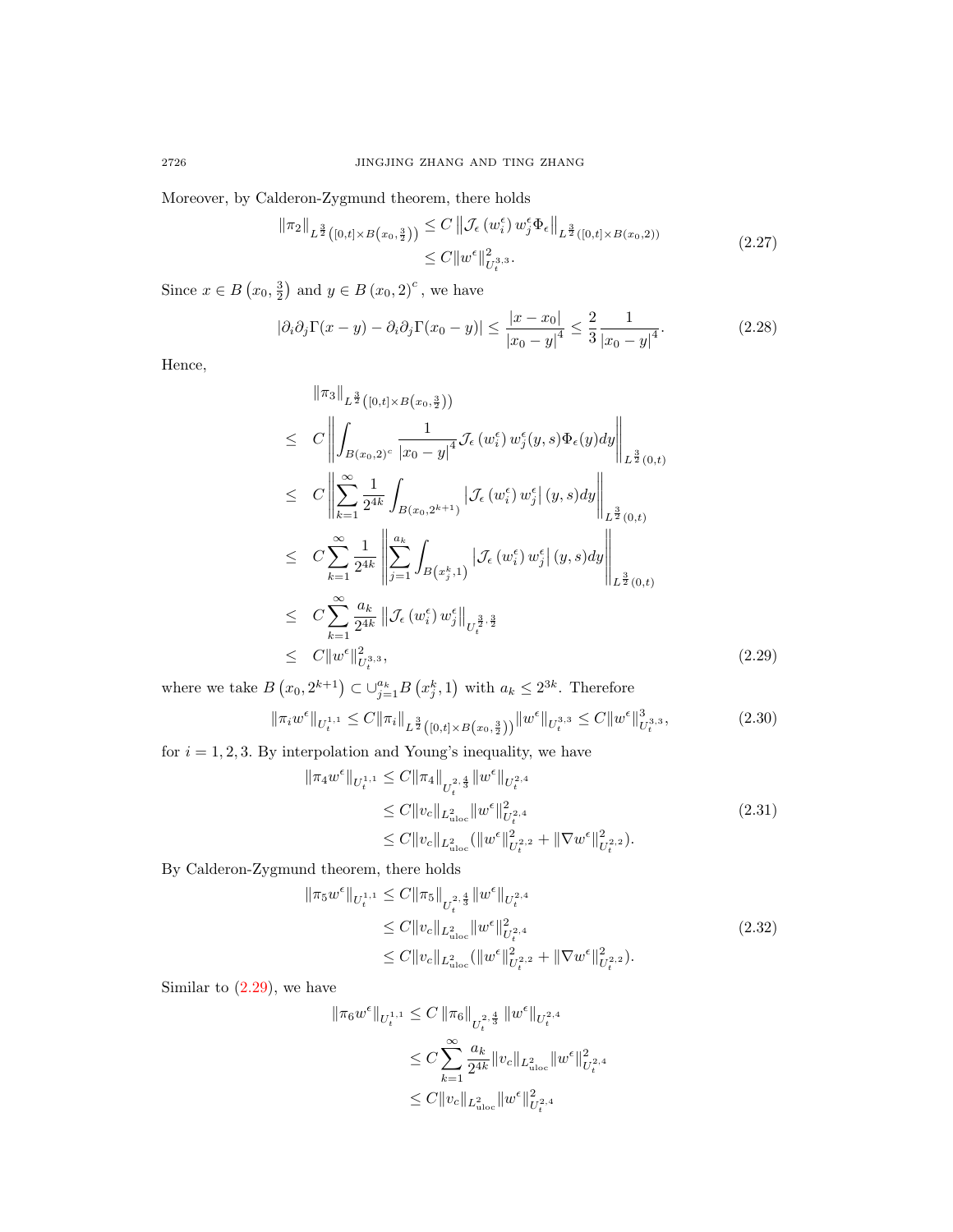<span id="page-8-1"></span>
$$
\leq C \|v_c\|_{L^2_{uloc}} (\|w^{\epsilon}\|_{U_t^2}^2 + \|\nabla w^{\epsilon}\|_{U_t^2}^2).
$$
\n(2.33)

Combining with  $(2.25)$  and  $(2.30)-(2.33)$  $(2.30)-(2.33)$ , we obtain

$$
J_4 \leq C \|w^{\epsilon}\|_{U_t^{3,3}}^3 + C \|v_c\|_{L^2_{uloc}} (\|w^{\epsilon}\|_{U_t^{2,2}}^2 + \|\nabla w^{\epsilon}\|_{U_t^{2,2}}^2). \tag{2.34}
$$

Similar to  $(2.31)$ , we have

$$
J_5, J_7, J_8, J_9, J_{10} \le C \|v_c\|_{L^2_{uloc}} (\|w^{\epsilon}\|_{U_t^{2,2}}^2 + \|\nabla w^{\epsilon}\|_{U_t^{2,2}}^2). \tag{2.35}
$$

For  $J_6 = 2 \int_0^t \int w^{\epsilon} \cdot \nabla w^{\epsilon} \cdot v_c \Phi_{\epsilon} \phi^2 dx ds$ , we have

$$
J_6 = 2 \int_0^t \int \frac{\phi w^{\epsilon}}{|x|} \cdot \nabla w^{\epsilon} \phi \cdot |x| v_c \cdot \Phi_{\epsilon} dx ds
$$
  
\n
$$
\leq 2 \int_0^t \|\nabla(\phi w^{\epsilon})\|_{L^2} \|\nabla w^{\epsilon} \phi\|_{L^2} \| |x| v_c \|_{L^{\infty}} ds
$$
  
\n
$$
\leq CK_c (\|w^{\epsilon}\|_{U_t^{2,2}}^2 + \|\nabla w^{\epsilon}\|_{U_t^{2,2}}^2),
$$
\n(2.36)

where the first inequality holds because of Hardy inequality and Hölder's inequality.

Therefore, we obtain

<span id="page-8-2"></span>
$$
\|w^{\epsilon}(\cdot,t)\|_{L^{2}_{uloc}}^{2} + 2\|\nabla w^{\epsilon}\|_{U_{t}^{2,2}}^{2}
$$
\n
$$
\leq C\|w_{0}\|_{L^{2}_{uloc}}^{2} + C\|w^{\epsilon}\|_{U_{t}^{3,3}}^{3} + C_{2}(\|v_{c}\|_{L^{2}_{uloc}} + K_{c})(\|w^{\epsilon}\|_{U_{t}^{2,2}}^{2} + \|\nabla w^{\epsilon}\|_{U_{t}^{2,2}}^{2})
$$
\n
$$
\leq C\|w_{0}\|_{L^{2}_{uloc}}^{2} + C\|w^{\epsilon}\|_{U_{t}^{3,3}}^{3} + \frac{1}{4}\|w^{\epsilon}\|_{U_{t}^{2,2}}^{2} + \frac{1}{4}\|\nabla w^{\epsilon}\|_{U_{t}^{2,2}}^{2},
$$
\n
$$
(2.37)
$$

where the last inequality holds because of the assumption that

<span id="page-8-0"></span>
$$
C_2(||v_c||_{L^2_{uloc}} + K_c) \le \frac{1}{4}.\tag{2.38}
$$

Using the interpolation inequality and Young's inequality,

$$
C \|w^{\epsilon}\|_{U_t^{3,3}}^3 \leq C \|w^{\epsilon}\|_{U_t^{6,2}}^{3/2} \|w^{\epsilon}\|_{U_t^{2,6}}^{3/2}
$$
  
\n
$$
\leq C \|w^{\epsilon}\|_{L^6([0,t];L^2_{\text{uloc}})}^6 + \frac{1}{4} \|w^{\epsilon}\|_{U_t^{2,2}}^2 + \frac{1}{4} \|\nabla w^{\epsilon}\|_{U_t^{2,2}}^2. \tag{2.39}
$$

Combining with [\(2.37\)](#page-8-2), we have

<span id="page-8-3"></span>
$$
\|w^{\epsilon}\|_{L^{2}_{uloc}}^{2} + \frac{3}{2} \|\nabla w^{\epsilon}\|_{U_{t}^{2,2}}^{2} \leq C \left\|w_{0}\right\|_{L^{2}_{uloc}}^{2} + C \int_{0}^{t} \left(\|w^{\epsilon}(\cdot,s)\|_{L^{2}_{uloc}}^{2} + \|w^{\epsilon}(\cdot,s)\|_{L^{2}_{uloc}}^{6}\right) ds. (2.40)
$$

Hence, there exists a small constant  $\varepsilon_1 > 0$  such that, if  $w^{\epsilon}$  exists on  $[0, T_{\epsilon}]$  for  $T_{\epsilon} \leq \tilde{T} =$  $\varepsilon_1\left(1+\|w_0\|_{L^2_{uloc}}^4\right)^{-1}$ , then we have

$$
\sup_{0 < t < T} \left\| w^{\epsilon}(\cdot, t) \right\|_{L^{2}_{\text{uloc}}} \le C \left\| w_{0} \right\|_{L^{2}_{\text{uloc}}}.
$$
\n
$$
(2.41)
$$

 $\Box$ 

Combining with  $(2.40)$ , we have  $(2.18)$ .

Then, we can obtain the following lemma easily. We omit the details.

<span id="page-8-4"></span>**Lemma 2.5.** The distribution solutions  $\{(w^{\epsilon}, \pi^{\epsilon})\}_{0 \leq \epsilon \leq 1}$  of [\(2.1\)](#page-3-2) can be extended to the uniform time interval  $[0, \tilde{T}]$ , where  $\tilde{T}$  is as in Lemma [2.4.](#page-5-2)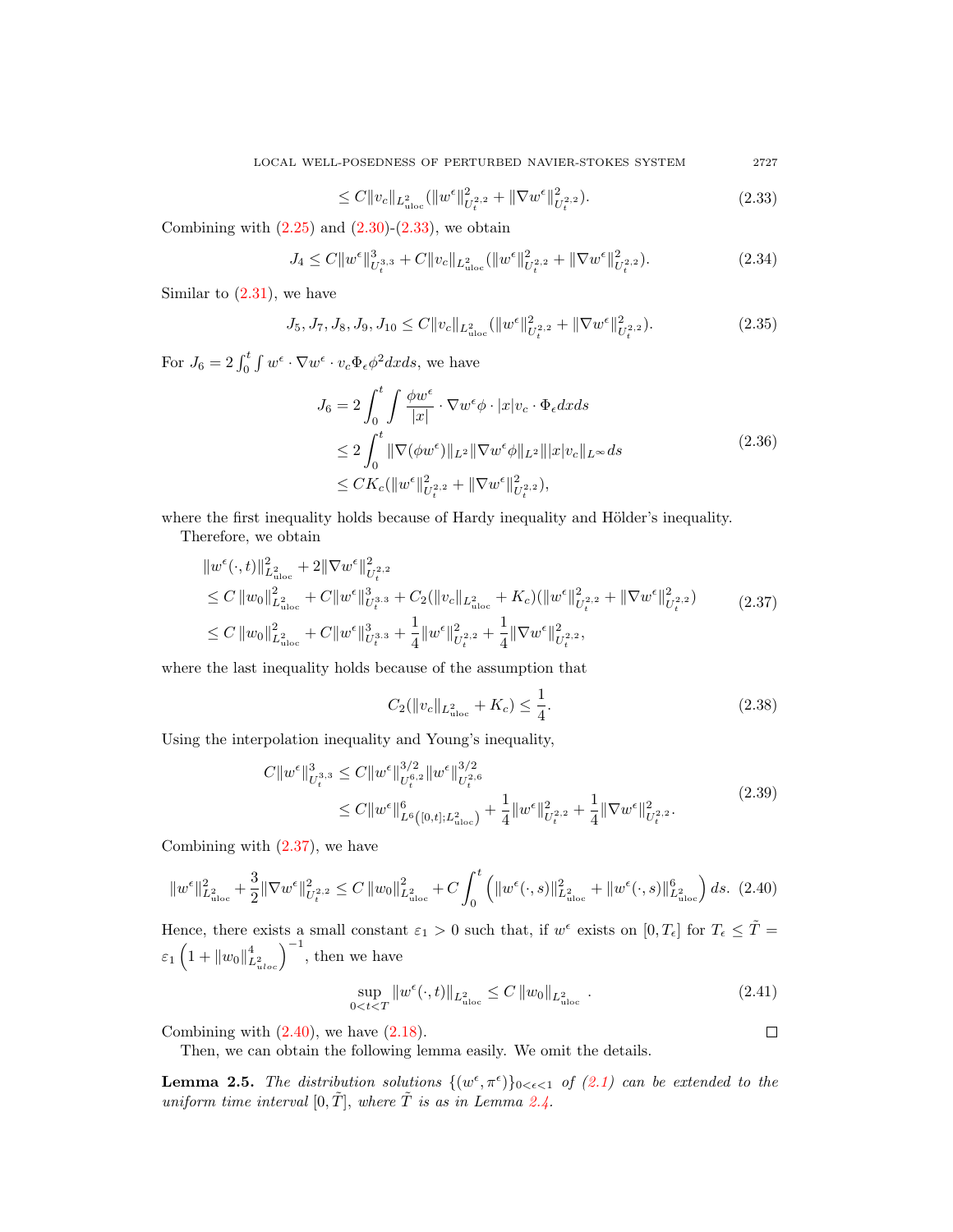<span id="page-9-0"></span>3. **Proof of Theorem [1.2.](#page-3-1)** First, when  $q = 2$ , we give the following existence result

<span id="page-9-1"></span>**Proposition 3.1.** Let  $|c| \ge c_3$  and  $w_0 \in L^2_{uloc}$  with div  $w_0 = 0$ . If

$$
T \le \frac{\varepsilon_1}{1 + \|w_0\|_{L^2_{uloc}}^4},\tag{3.1}
$$

for some small positive constant  $\varepsilon_1$  independent of  $\epsilon$  and  $\|w_0\|_{L^2_{uloc}}$ , there exists a  $L^2$  local energy solution  $(w, \pi)$  on  $\mathbb{R}^3 \times (0,T)$  to the perturbed Navier-Stokes system  $(1.4)$  with initial  $data w_0$ , satisfying

$$
||w||_{\mathcal{E}_T} \le C ||v_0||_{L^2_{uloc}}.
$$
\n
$$
(3.2)
$$

Proof of Proposition [3.1.](#page-9-1) Our method is inspired by Theorem 3.2 in [\[12\]](#page-20-8). We will prove our result in the following four steps.

Step 1. Construct  $\{(w^{\epsilon}, \pi^{\epsilon})\}$  on  $[0, T^{\epsilon}]$ .

Let  $(w^{\epsilon}, \pi^{\epsilon})$  be the solution to the localized-mollified system [\(2.1\)](#page-3-2). According to Lemmas [2.3](#page-4-2) and [2.4,](#page-5-2) we construct  $w^{\epsilon} \in \mathcal{E}_{T^{\epsilon}}$  on  $\mathbb{R}^{3} \times [0, T^{\epsilon}]$  , where  $T^{\epsilon} \leq T = \varepsilon_{1} \left(1 + ||w_{0}||_{L^{2}_{uloc}}^{4}\right)^{-1}$ with constant  $\varepsilon_1$  independent of  $\epsilon$  and  $||w_0||_{L^2_{uloc}}$ . By Lemma [2.5,](#page-8-4) time interval can be extended to  $[0, \tilde{T}]$ . We construct pressure  $\pi^{\epsilon}$  as follows

<span id="page-9-2"></span>
$$
\pi^{\epsilon}(x,t) = -\frac{1}{3} \mathcal{J}_{\epsilon}(w^{\epsilon}) \cdot w^{\epsilon} \Phi_{\epsilon}(x,t) + \text{p.v.} \int_{B_2} \partial_i \partial_j \Gamma(x-y) \mathcal{J}_{\epsilon}(w_i^{\epsilon}) w_j^{\epsilon}(y,t) \Phi_{\epsilon}(y) dy \n+ \text{p.v.} \int_{B_2^c} \partial_i \partial_j \left( \Gamma(x-y) - \Gamma(-y) \right) \mathcal{J}_{\epsilon}(w_i^{\epsilon}) w_j^{\epsilon}(y,t) \Phi_{\epsilon}(y) dy \n- \frac{2}{3} v_c \cdot \mathcal{J}_{\epsilon}(w^{\epsilon}) \Phi_{\epsilon}(x,t) + 2 \text{p.v.} \int_{B_2} \partial_i \partial_j \Gamma(x-y) \mathcal{J}_{\epsilon}(w_i^{\epsilon}) v_{cj}(y,t) \Phi_{\epsilon}(y) dy \n+ 2 \text{p.v.} \int_{B_2^c} \partial_i \partial_j \left( \Gamma(x-y) - \Gamma(-y) \right) \mathcal{J}_{\epsilon}(w_i^{\epsilon}) v_{cj}(y,t) \Phi_{\epsilon}(y) dy,
$$
\n(3.3)

for  $\Gamma(x) = \frac{1}{4\pi|x|}$ . It is easy to check  $\pi^{\epsilon} \in L_{\text{loc}}^2([0,T); L_{\text{loc}}^{\frac{4}{3}}(\mathbb{R}^3)).$ 

 $\textbf{Step 2. Prove that } \Vert w^{\epsilon} \Vert_{\mathcal{E}_{T}} \text{ and } \Vert \pi^{\epsilon} \Vert_{L^{2}\left(0,T;L^{\frac{4}{3}}_{\text{uloc}}\right)} \text{ is uniformly bounded.}$ 

According to Lemma 2.4, we have\n
$$
\frac{1}{2} \int_{-\infty}^{\infty} f(x) \, dx
$$

$$
||w^{\epsilon}||_{\mathcal{E}_T} \le C ||w_0||_{L^2_{uloc}}, \tag{3.4}
$$

where the constant C is independent of  $\epsilon$  and T. We consider  $\pi^{\epsilon}$  in  $B_{2^n}$  for each  $n \in \mathbb{N}$ . We rewrite [\(3.3\)](#page-9-2) as follows

$$
\pi^{\epsilon}(x,t) = -\frac{1}{3}\mathcal{J}_{\epsilon}(w^{\epsilon}) \cdot w^{\epsilon} \Phi_{\epsilon}(x,t) + \text{p.v.} \int_{B_2} \partial_i \partial_j \Gamma(x-y) \mathcal{J}_{\epsilon}(w_i^{\epsilon}) w_j^{\epsilon}(y,t) \Phi_{\epsilon}(y) dy \n+ \left( \text{p.v.} \int_{B_{2n+1} \setminus B_2} + \text{p.v.} \int_{B_{2n+1}^c} \partial_i \partial_j (\Gamma(x-y) - \Gamma(-y)) \mathcal{J}_{\epsilon}(w_i^{\epsilon}) w_j^{\epsilon}(y,t) \Phi_{\epsilon}(y) dy \n- \frac{2}{3} v_c \cdot \mathcal{J}_{\epsilon}(w^{\epsilon}) \Phi_{\epsilon}(x,t) + 2 \text{p.v.} \int_{B_2} \partial_i \partial_j \Gamma(x-y) \mathcal{J}_{\epsilon}(w_i^{\epsilon}) v_{cj}(y,t) \Phi_{\epsilon}(y) dy \n+ 2 \left( \text{p.v.} \int_{B_{2n+1} \setminus B_2} + \text{p.v.} \int_{B_{2n+1}^c} \partial_i \partial_j (\Gamma(x-y) - \Gamma(-y)) \mathcal{J}_{\epsilon}(w_i^{\epsilon}) v_{cj}(y,t) \Phi_{\epsilon}(y) dy \right) \n= \pi_1^{\epsilon} + ... + \pi_8^{\epsilon}.
$$
\n(3.5)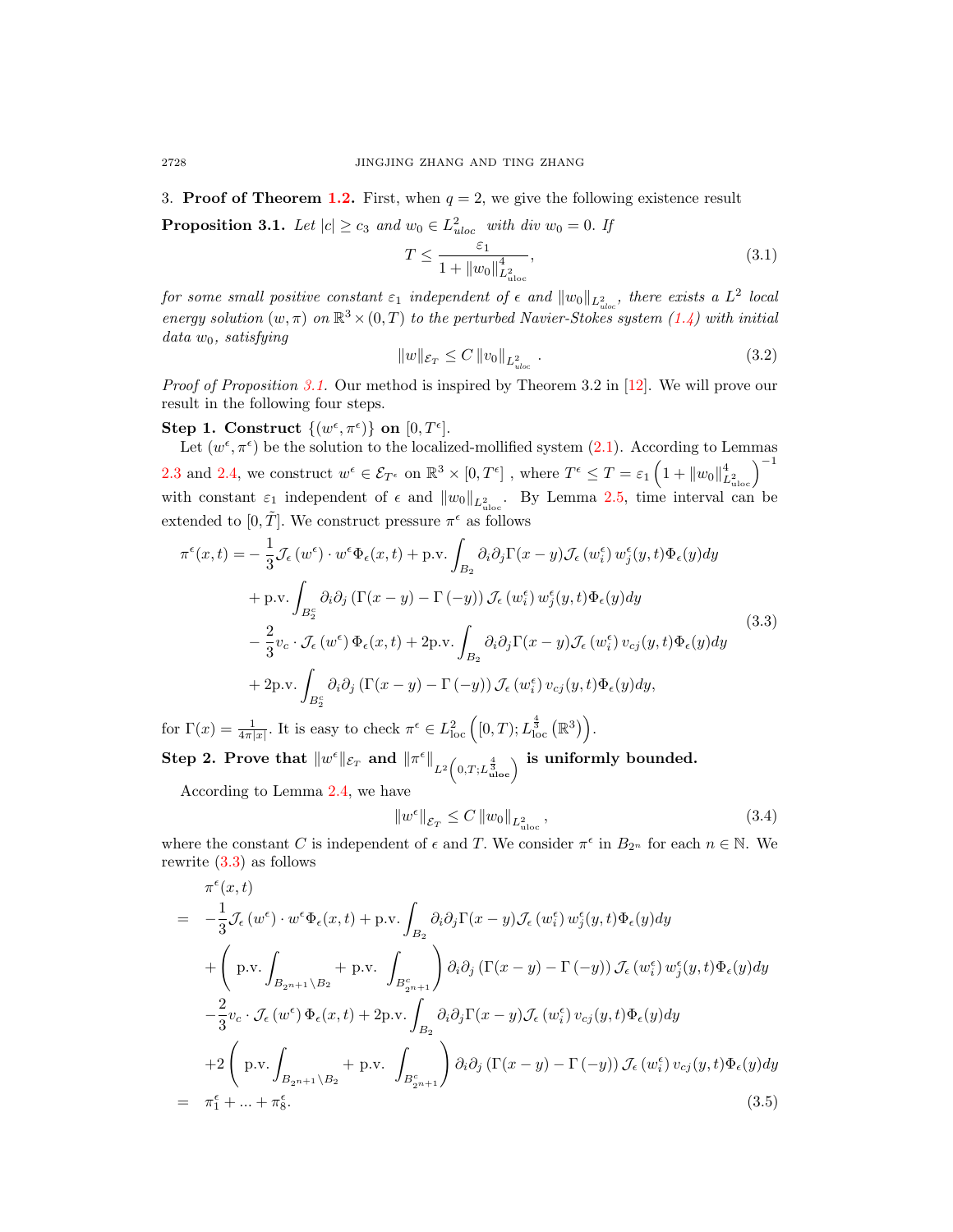For  $\pi_1^{\epsilon}$ , we have

$$
\|\pi_1^{\epsilon}\|_{L^2(0,T;L^{\frac{4}{3}}(B_{2^n}))} \leq \|\mathcal{J}_{\epsilon}(w^{\epsilon}) \cdot w^{\epsilon} \Phi_{\epsilon}\|_{L^2(0,T;L^{\frac{4}{3}}(B_{2^n}))}
$$
  
\n
$$
\leq \|\mathcal{J}_{\epsilon}(w^{\epsilon})\|_{L^{\infty}(0,T;L^2(B_{2^n}))}\|w^{\epsilon}\|_{L^2(0,T;L^4(B_{2^n}))}
$$
  
\n
$$
\leq C(n) \|w^{\epsilon}\|_{\mathcal{E}_T}
$$
  
\n
$$
\leq C(n, \|w_0\|_{L^2_{uloc}}).
$$
\n(3.6)

For  $\pi_2^{\epsilon}$ , by Calderon-Zygmund theorem, there holds

$$
\begin{split} \left\| \pi_2^{\epsilon} \right\|_{L^2(0,T;L^{\frac{4}{3}}(B_{2^n}))} &\leq \left\| \mathcal{J}_{\epsilon} \left( w^{\epsilon} \right) \cdot w^{\epsilon} \Phi_{\epsilon} \right\|_{L^2(0,T;L^{\frac{4}{3}}(B_2))} \\ &\leq C(\left\| w_0 \right\|_{L^2_{\text{uloc}}}). \end{split} \tag{3.7}
$$

For the third term, we have

$$
\pi_3^{\epsilon} = \text{p.v.} \int_{B_{2^{n+1}} \backslash B_2} \partial_i \partial_j \Gamma(x - y) \mathcal{J}_{\epsilon}(w_i^{\epsilon}) w_j^{\epsilon}(y, t) \Phi_{\epsilon}(y) dy \n- \text{p.v.} \int_{B_{2^{n+1}} \backslash B_2} \partial_i \partial_j \Gamma(-y) \mathcal{J}_{\epsilon}(w_i^{\epsilon}) w_j^{\epsilon}(y, t) \Phi_{\epsilon}(y) dy \n:= \pi_{31}^{\epsilon} + \pi_{32}^{\epsilon}.
$$
\n(3.8)

Using Calderon-Zygmund theorem, we have

$$
\|\pi_{31}^{\epsilon}\|_{L^{2}(0,T;L^{\frac{4}{3}}(B_{2^{n}}))} \leq \|\mathcal{J}_{\epsilon}(w^{\epsilon}) \cdot w^{\epsilon} \Phi_{\epsilon}\|_{L^{2}(0,T;L^{\frac{4}{3}}(B_{2^{n+1}}))}
$$
  
\$\leq C(n, \|w\_{0}\|\_{L^{2}\_{uloc}}).\$ (3.9)

On the other hand

<span id="page-10-0"></span>
$$
\|\pi_{32}^{\epsilon}\|_{L^{2}(0,T;L^{\frac{4}{3}}(B_{2^n}))} \lesssim 2^{2n} \|\mathcal{J}_{\epsilon}(w^{\epsilon}) \cdot w^{\epsilon} \Phi_{\epsilon}\|_{L^{2}(0,T;L^{\frac{4}{3}}(B_{2^{n+1}}))} \left\|\frac{1}{|y|^{3}}\right\|_{L^{4}(B_{2^{n+1}} \setminus B_2)}
$$
(3.10)  

$$
\lesssim C(n, \|w_0\|_{L^{2}_{uloc}}).
$$

For  $\pi_4^{\epsilon}$ , since  $x \in B_{2^n}$  and  $y \in B_{2^{n+1}}^{\epsilon}$ , we have

$$
|\partial_i \partial_j \Gamma(x - y) - \partial_i \partial_j \Gamma(-y)| \lesssim \frac{|x|}{|y|^4} \lesssim \frac{2^n}{|y|^4}.
$$
 (3.11)

Similar to  $(2.29)-(2.30)$  $(2.29)-(2.30)$ , we obtain

$$
\begin{split} \left\| \pi_{4}^{\epsilon} \right\|_{L^{2}(0,T;L^{\frac{4}{3}}(B_{2^{n}}))} &\lesssim 2^{3n} \sum_{k=n+1}^{\infty} \frac{1}{2^{4k}} \left\| \mathcal{J}_{\epsilon}\left(w^{\epsilon}\right) \cdot w^{\epsilon} \Phi_{\epsilon} \right\|_{L^{2}(0,T;L^{1}(B_{2^{k+1}}))} \\ &\lesssim C(n) \left\| \mathcal{J}_{\epsilon}\left(w^{\epsilon}\right) \cdot w^{\epsilon} \Phi_{\epsilon} \right\|_{U_{T}^{2,\frac{4}{3}}} \\ &\leq C(n, \left\| w_{0} \right\|_{L^{2}_{\text{uloc}}}). \end{split} \tag{3.12}
$$

Similar to  $(2.31)$ , we have

$$
\|\pi_5^{\epsilon}, \pi_6^{\epsilon}, \pi_{71}^{\epsilon}\|_{L^2(0,T;L^{\frac{4}{3}}(B_{2^n}))} \lesssim 2^{2n} \|\mathcal{J}_{\epsilon}(w^{\epsilon}) \cdot v_c \Phi_{\epsilon}\|_{L^2(0,T;L^{\frac{4}{3}}(B_{2^{n+1}}))}
$$
  

$$
\lesssim C(n) \|w^{\epsilon}\|_{U_{T}^{2,4}} \|v_c\|_{L^2_{uloc}}
$$
  

$$
\lesssim C(n) \|w_0\|_{L^2_{uloc}}).
$$
 (3.13)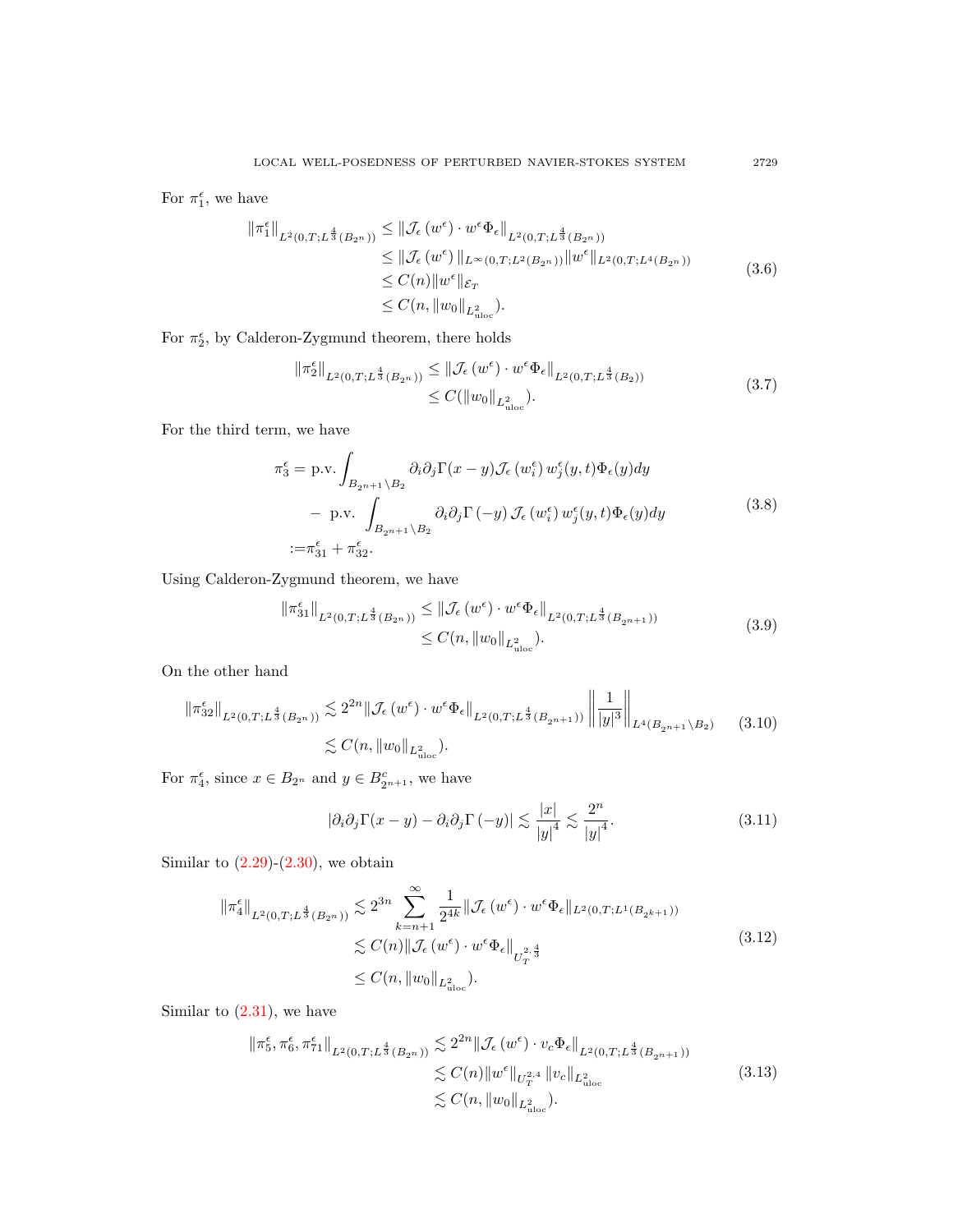Similar to [\(3.10\)](#page-10-0), there holds

$$
\|\pi_{72}^{\epsilon}\|_{L^{2}(0,T;L^{\frac{4}{3}}(B_{2^{n}}))} \lesssim 2^{2n} \|\mathcal{J}_{\epsilon}(w^{\epsilon}) \cdot v_{c} \Phi_{\epsilon}\|_{L^{2}(0,T;L^{\frac{4}{3}}(B_{2^{n+1}}))} \left\|\frac{1}{|y|^{3}}\right\|_{L^{4}(B_{2^{n+1}} \setminus B_{2})}
$$
(3.14)  

$$
\lesssim C(n, \|w_{0}\|_{L^{2}_{uloc}}).
$$

For the last term  $\pi_{8}^{\epsilon}$ , since  $x \in B_{2^{n}}$  and  $y \in B_{2^{n+1}}^{\epsilon}$ , we have

$$
|\partial_i \partial_j \Gamma(x - y) - \partial_i \partial_j \Gamma(-y)| \lesssim \frac{|x|}{|y|^4} \lesssim \frac{2^n}{|y|^4}.
$$
 (3.15)

Therefore, we deduce

$$
\|\pi_{8}^{\epsilon}\|_{L^{2}(0,T;L^{\frac{4}{3}}(B_{2^{n}}))} \lesssim 2^{3n} \sum_{k=n+1}^{\infty} \frac{1}{2^{4k}} \|\mathcal{J}_{\epsilon}(w^{\epsilon}) \cdot w^{\epsilon} \Phi_{\epsilon}\|_{L^{2}(0,T;L^{1}\left(B_{2^{k+1}}\right))}
$$
\n
$$
\leq C(n, \|w_{0}\|_{L^{2}_{\text{uloc}}}). \tag{3.16}
$$

Combining with above estimates, we conclude

$$
\|\pi^{\epsilon}\|_{L^{2}(0,T;L^{\frac{4}{3}}(B_{2^n}))} \leq C(n, \|w_0\|_{L^{2}_{uloc}}). \tag{3.17}
$$

Step 3. Find subsequence of  $(w^{\epsilon}, \pi^{\epsilon})$ , then show the subsequence converge to  $(w, \pi)$ . Similar method has been used in [\[10,](#page-20-7) [12\]](#page-20-8). For each  $n \in \mathbb{N}$ , we find a limit solution of  $(w^{\epsilon}, \pi^{\epsilon})$  up to subsequence on each  $[0, T] \times B_{2^n}$ . First, we construct w on the compact set  $[0, T] \times B_2$ . By uniform bounds on  $w^{\epsilon}$  and the compactness argument, we can find sequences  $w^{1,k}$  form  $w^{\epsilon}$  such that

$$
w^{1,k} \stackrel{*}{\longrightarrow} w^1 \quad \text{in } L^{\infty}(0,T;L^2(B_2)),
$$
  
\n
$$
w^{1,k} \to w^1 \quad \text{in } L^2(0,T;H^1(B_2)),
$$
  
\n
$$
w^{1,k} \to w^1 \quad \text{in } L^2(0,T;L^4(B_2)),
$$
  
\n
$$
\mathcal{J}_{1,k}(w^{1,k}) \to w^1 \quad \text{in } L^2(0,T;L^4(B_{\delta_1})),
$$
\n(3.18)

for any  $\delta_1 < 2$ , as  $k \to \infty$ . Let  $w = w^1$  on  $[0, T] \times B_2$ .

Then, we extend w to  $[0, T] \times B_4$ . By the same arguments as above, we can find sequences  $w^{2,k}$  form  $w^{1,k}$  such that

$$
w^{2,k} \stackrel{*}{\longrightarrow} w^2 \text{ in } L^{\infty}(0, T; L^2(B_4)),
$$
  
\n
$$
w^{2,k} \to w^2 \text{ in } L^2(0, T; H^1(B_4)),
$$
  
\n
$$
w^{2,k} \to w^2 \text{ in } L^2(0, T; L^4(B_4)),
$$
  
\n
$$
\mathcal{J}_{2,k}(w^{2,k}) \to w^2 \text{ in } L^2(0, T; L^4(B_{\delta_2})),
$$
\n(3.19)

for any  $\delta_2 < 4$ , as  $k \to \infty$ .

Continuing this process, we can construct sequence  $w^{n,k}$  and its limit w. By diagonal argument, we have

$$
w^{(k)} = \begin{cases} w^{k,k} & [0,T] \times B_{2^k}, \\ 0 & \text{otherwise} \end{cases} \quad \forall \ k \in \mathbb{N}, \tag{3.20}
$$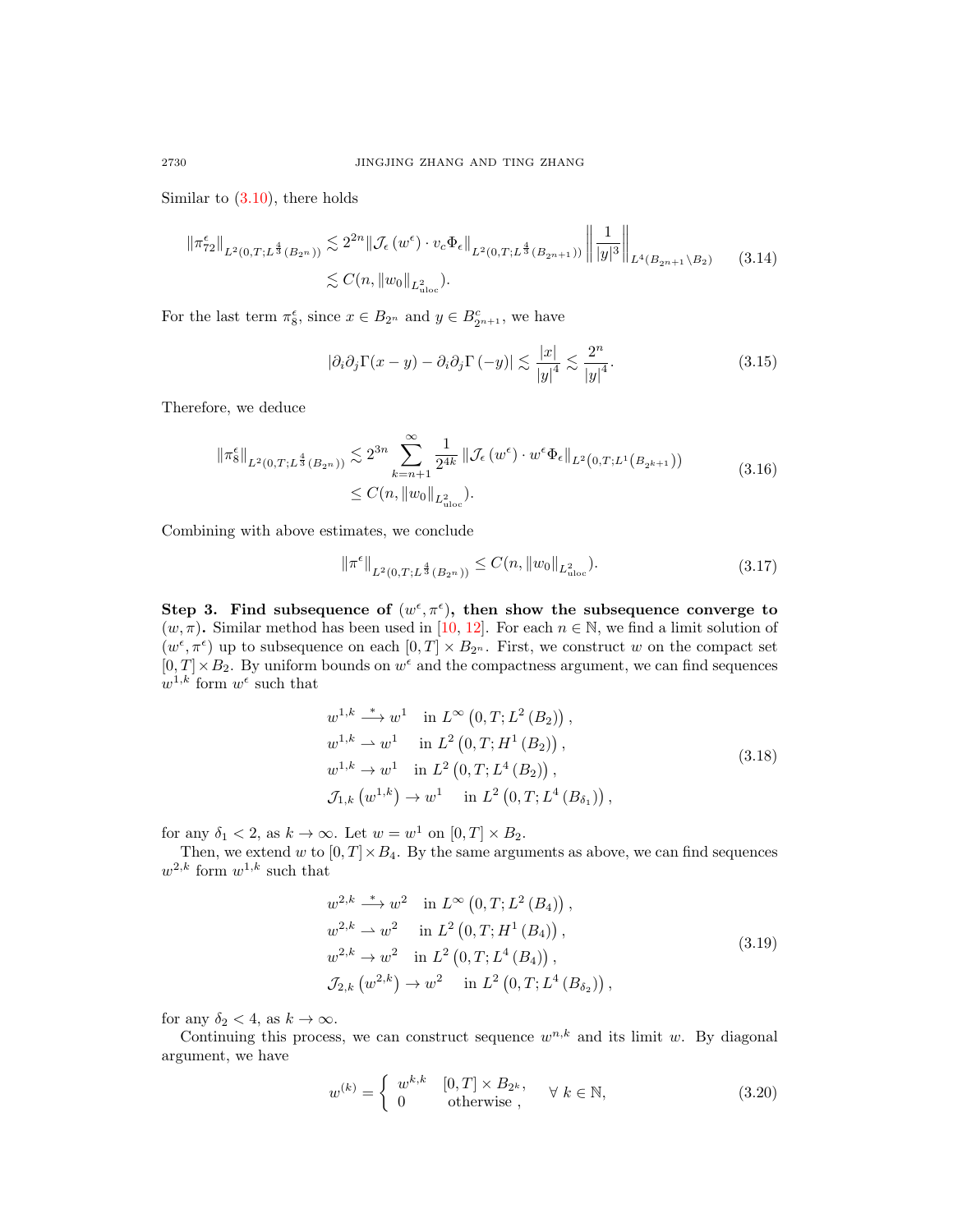satisfying

<span id="page-12-0"></span>
$$
w^{(k)} \stackrel{*}{\longrightarrow} w \quad \text{in } L^{\infty}(0, T; L^{2}(B_{2^{n}})),
$$
  
\n
$$
w^{(k)} \to w \quad \text{in } L^{2}(0, T; H^{1}(B_{2^{n}})),
$$
  
\n
$$
w^{(k)} \to w \quad \text{in } L^{2}(0, T; L^{4}(B_{2^{n}})),
$$
  
\n
$$
\mathcal{J}_{2,k}(w^{(k)}) \to w \quad \text{in } L^{2}(0, T; L^{4}(B_{\delta_{n}})),
$$
\n(3.21)

for any  $\delta_n < 2^n$ , as  $k \to \infty$ . Furthermore,

$$
||w||_{\mathcal{E}_T} + ||w||_{L^2(0,T;L^4(\mathbb{R}^3))} \le C ||w_0||_{L^2_{uloc}}.
$$
\n(3.22)

Next, we will prove

<span id="page-12-1"></span>
$$
\pi^{(k)} \to \pi \quad \text{in } L^2\left(0, T; L^{\frac{4}{3}}\left(B_{2^n}\right)\right),\tag{3.23}
$$

for each  $n \in \mathbb{N}$ . According to formula [\(3.3\)](#page-9-2) of  $\pi^{\epsilon}$ , we define  $\pi^{(k)}$  as follows 1

$$
\pi^{(k)}(x,t) = -\frac{1}{3}\mathcal{J}_{(k)}(w^{(k)}) \cdot w^{(k)}\Phi_{(k)}(x,t) \n+p.v. \int_{B_2} \partial_i \partial_j \Gamma(x-y) \mathcal{J}_{(k)}(w_i^{(k)}) w_j^{(k)}(y,t) \Phi_{(k)}(y) dy \n+p.v. \int_{B_2^c} \partial_i \partial_j (\Gamma(x-y) - \Gamma(-y)) \mathcal{J}_{(k)}(w_i^{(k)}) w_j^{(k)}(y,t) \Phi_{(k)}(y) dy \n- \frac{2}{3} v_c^{(k)} \cdot \mathcal{J}_{(k)}(w^{(k)}) \Phi_{(k)}(x,t) \n+2p.v. \int_{B_2} \partial_i \partial_j \Gamma(x-y) \mathcal{J}_{(k)}(w_i^{(k)}) v_{cj}^{(k)}(y,t) \Phi_{(k)}(y) dy \n+2p.v. \int_{B_2^c} \partial_i \partial_j (\Gamma(x-y) - \Gamma(-y)) \mathcal{J}_{(k)}(w_i^{(k)}) v_{cj}^{(k)}(y,t) \Phi_{(k)}(y) dy.
$$

And pressure

$$
\pi(x,t) = -\frac{1}{3}\mathcal{J}(w) \cdot w\Phi(x,t) + \text{p.v.} \int_{B_2} \partial_i \partial_j \Gamma(x-y) \mathcal{J}(w_i) w_j(y,t) \Phi(y) dy
$$
  
+
$$
\text{p.v.} \int_{B_2^c} \partial_i \partial_j \left( \Gamma(x-y) - \Gamma(-y) \right) \mathcal{J}(w_i) w_j(y,t) \Phi(y) dy - \frac{2}{3} v_c \cdot \mathcal{J}(w) \Phi(x,t)
$$
  
+
$$
2 \text{p.v.} \int_{B_2} \partial_i \partial_j \Gamma(x-y) \mathcal{J}(w_i) v_{cj}(y,t) \Phi(y) dy
$$
  
+
$$
2 \text{p.v.} \int_{B_2^c} \partial_i \partial_j \left( \Gamma(x-y) - \Gamma(-y) \right) \mathcal{J}(w_i) v_{cj}(y,t) \Phi(y) dy.
$$
(3.24)

Hence, for any  $m > n$ 

$$
\pi^{(k)} - \pi = p_1 + p_2 + \left( p.v. \int_{B_{2n+1} \setminus B_2} + p.v. \int_{B_{2m} \setminus B_{2n+1}} + p.v. \int_{B_{2m}^c} \right) \cdots
$$
  
+  $p_6 + p_7 + \left( p.v. \int_{B_{2n+1} \setminus B_2} + p.v. \int_{B_{2m} \setminus B_{2n+1}} + p.v. \int_{B_{2m}^c} \right) \cdots$   
=  $p_1 + \cdots + p_{10}.$ 

Set

$$
N_{ij}^{(k)} = \mathcal{J}_{(k)}\left(w_i^{(k)}\right)w_j^{(k)}\Phi_{(k)},\tag{3.25}
$$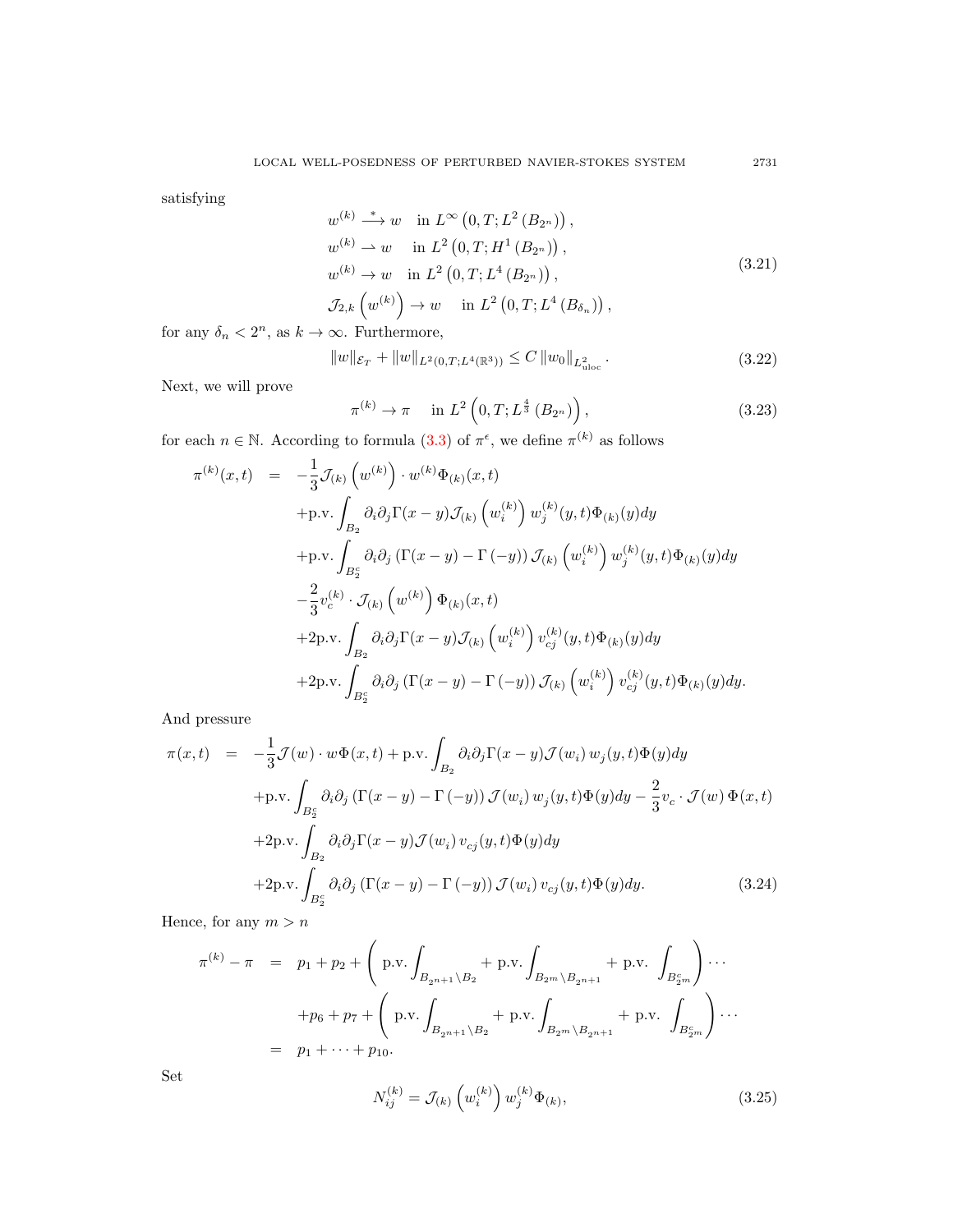and

$$
N_{ij} = w_i w_j. \tag{3.26}
$$

Note that for fixed  $R > 0$ , we have  $\sim 10^{-11}$ 

$$
\|N_{ij}^{(k)} - N_{ij}\|_{L^{2}(0,T;L^{\frac{4}{3}}(B_{R}))}
$$
\n
$$
\leq \left\| \left(\mathcal{J}_{(k)}(w_{i}^{(k)}) - w_{i}\right) w_{j}^{(k)} \Phi_{(k)} \right\|_{L^{2}(0,T;L^{\frac{4}{3}}(B_{R}))}
$$
\n
$$
+ \left\|w_{i}\left(w_{j}^{(k)} - w_{j}\right) \Phi_{(k)}\right\|_{L^{2}(0,T;L^{\frac{4}{3}}(B_{R}))} + \left\|w_{i}w_{j}\left(1 - \Phi_{(k)}\right)\right\|_{L^{2}(0,T;L^{\frac{4}{3}}(B_{R}))}
$$
\n
$$
\lesssim \left\| \mathcal{J}_{(k)}\left(w^{(k)}\right) - w \right\|_{L^{2}(0,T;L^{4}(B_{R}))} \left\|w^{(k)}\right\|_{L^{\infty}(0,T;L^{2}(B_{R}))}
$$
\n
$$
+ \left\|w^{(k)} - v\right\|_{L^{2}(0,T;L^{4}(B_{R}))} \left\|w\right\|_{L^{\infty}(0,T;L^{2}(B_{R}))} + \left\| |w|^{2}\left(1 - \Phi_{(k)}\right) \right\|_{L^{2}(0,T;L^{\frac{4}{3}}(B_{R}))}.
$$
\n(3.27)

By [\(3.21\)](#page-12-0) and Lebesgue dominated convergence theorem, we have

<span id="page-13-0"></span>
$$
\left\| N_{ij}^{(k)} - N_{ij} \right\|_{L^2\left(0, T; L^{\frac{4}{3}}(B_R)\right)} \to 0,
$$
\n(3.28)

as  $k \to \infty$ . Similar to estimates in Step 3, we have

$$
||p_1, p_2, p_3||_{L^2\left(0, T; L^{\frac{4}{3}}(B_{2^n})\right)} \lesssim_n ||N_{ij}^{(k)} - N_{ij}||_{L^2\left(0, T; L^{\frac{4}{3}}(B_{2^n})\right)},
$$
\n(3.29)

and

$$
\|p_4\|_{L^2\left(0,T;L^{\frac{4}{3}}(B_{2^n})\right)} \lesssim \|N_{ij}^{(k)} - N_{ij}\|_{L^2\left(0,T;L^{\frac{4}{3}}(B_{2^m})\right)}.\tag{3.30}
$$

Combined with  $(3.28)$ , these four terms become very small for sufficiently large k.

Note that

<span id="page-13-1"></span>
$$
||w_i^{(k)}v_{cj}^{(k)}\Phi_{(k)} - w_i v_{cj}||_{L^2\left(0,T;L^{\frac{4}{3}}(B_{2^n})\right)} \to 0,
$$
\n(3.31)

as  $k\to\infty.$ 

$$
\|p_6, p_7, p_8\|_{L^2\left(0, T; L^{\frac{4}{3}}(B_{2^n})\right)} \lesssim_n \|w_i^{(k)}v_{cj}^{(k)}\Phi_{(k)} - w_i v_{cj}\|_{L^2\left(0, T; L^{\frac{4}{3}}(B_{2^n})\right)},
$$
(3.32)

and

$$
\|p_9\|_{L^2\left(0,T;L^{\frac{4}{3}}(B_{2^n})\right)} \lesssim_n \|w_i^{(k)}v_{cj}^{(k)}\Phi_{(k)} - w_i v_{cj}\|_{L^2\left(0,T;L^{\frac{4}{3}}(B_{2^m})\right)}.
$$
(3.33)

Combing with [\(3.31\)](#page-13-1), we have  $p_6, p_7, p_8, p_9 \rightarrow 0$  as  $k \rightarrow \infty$ .

For  $p_5$ , there holds

$$
\|p_5\|_{L^2\left(0,T;L^{\frac{4}{3}}(B_{2^n})\right)}
$$
  
\n
$$
\lesssim \frac{2^{3n}}{2^m} \left( \|w_i w_j\|_{U_T^{2,\frac{4}{3}}} + \|\mathcal{J}_{(k)}w^{(k)}\|_{L^\infty(0,T;L^2(B_{2^n}))} \|w^{(k)}\|_{L^2\left(0,T;L^{\frac{4}{3}}(B_{2^n})\right)} \right)
$$
  
\n
$$
\lesssim C(n, \|w_0\|_{L^2_{uloc}}, T) \frac{1}{2^m}.
$$
\n(3.34)

Also

$$
\|p_{10}\|_{L^{2}\left(0,T;L^{\frac{4}{3}}(B_{2^{n}})\right)} \lesssim \frac{2^{3n}}{2^{m}} \left(\|w_{i}^{(k)}v_{cj}^{(k)}\|_{U_{T}^{2,1}} + \|w_{i}v_{cj}\|_{U_{T}^{2,1}}\right)
$$
  

$$
\lesssim \frac{2^{3n}}{2^{m}} \left(\|w_{i}^{(k)}v_{cj}^{(k)}\|_{U_{T}^{2,\frac{4}{3}}} + \|w_{i}v_{cj}\|_{U_{T}^{2,\frac{4}{3}}}\right)
$$
  

$$
\lesssim C(n, \|w_{0}\|_{L^{2}_{uloc}}, T)\frac{1}{2^{m}}.
$$
 (3.35)

$$
^{2732}
$$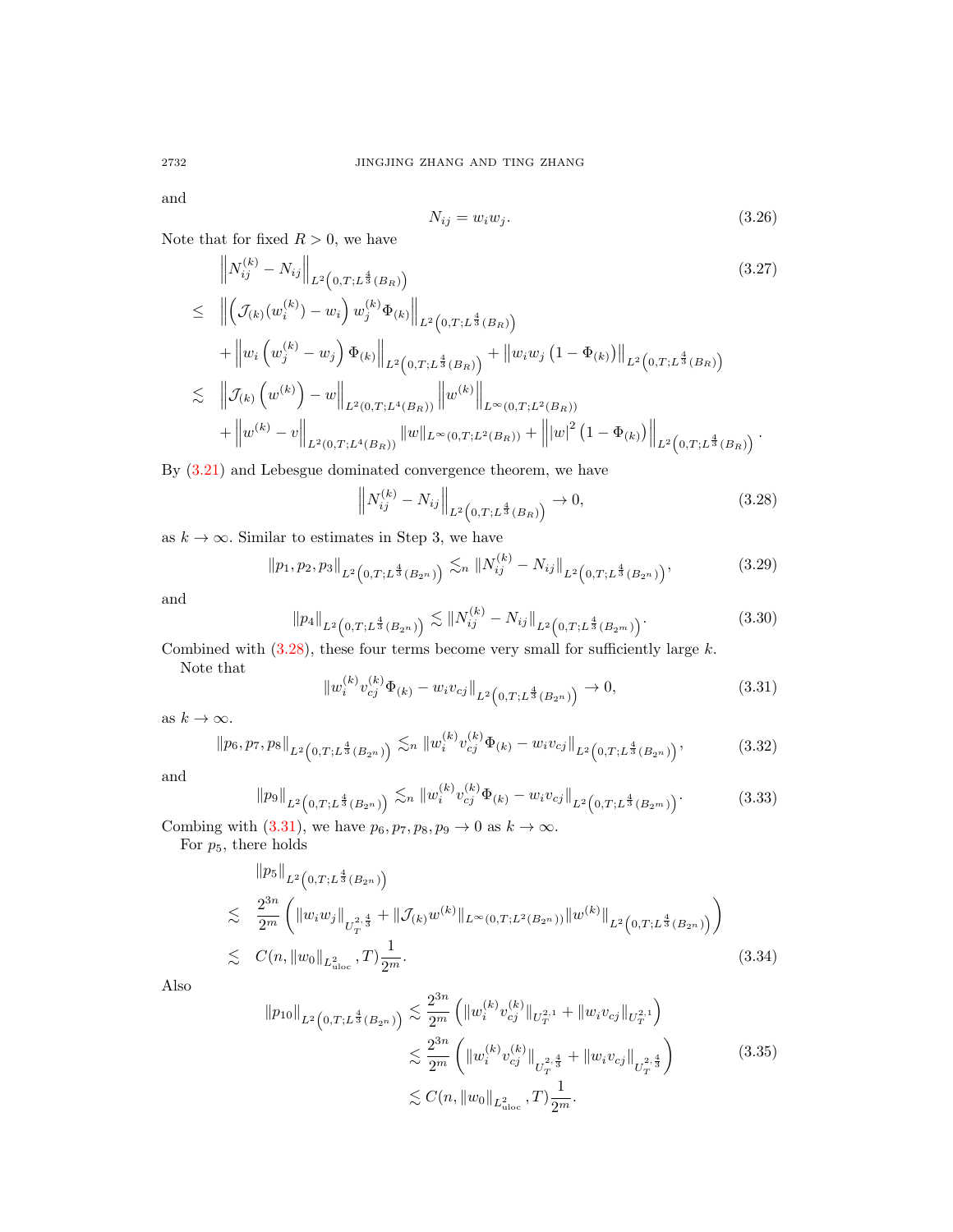Take m large enough, we can make  $p_5$  and  $p_{10}$  very small in the space  $L^2(0,T;L^{\frac{4}{3}}(B_{2^n}))$ . These give the convergence [\(3.23\)](#page-12-1).

Step 4. Check  $(w, \pi)$  is a local energy solution. Proof in this step is very similar to the proof of Theorem 3.2 in  $[12]$ . For simplicity, we omit the details.  $\Box$ 

For  $q > 2$ ,  $w_0 \in L^q_{uloc}$  implies that  $w_0 \in L^2_{uloc}$ . By the existence results for  $q = 2$  in Proposition [3.1,](#page-9-1) we have  $w^{\epsilon} \in \mathcal{E}_T$  with initial data  $w_0 \in L_{\text{uloc}}^q$ . Then, we will prove

$$
||w^{\epsilon}||_{U^{\infty,q}_T}+||\nabla (|w^{\epsilon}|^{\frac{q}{2}})||_{U^{\tau,2}_T}^{\frac{2}{q}}\leq ||w_0||_{L^q_{uloc}}.
$$

For simplicity, we only give crucial a-priori estimates.

Similar to  $(2.30)$ , we have

<span id="page-14-0"></span>
$$
\|\pi_i|w^{\epsilon}|^{q-2}w^{\epsilon}\|_{U_t^{1,1}} \le \|\pi_i\|_{L^{\frac{q+1}{q}}([0,t]\times B(x_0,\frac{3}{2}))} \|w^{\epsilon}\|_{U_t^{q+1,q+1}} \le \|w^{\epsilon}\|_{U_t^{q+1,q+1}}^{q+1},\tag{3.36}
$$

for  $i = 1, 2, 3$ . By interpolation and Young's inequality, similar to  $(2.31)$ , there holds

<span id="page-14-2"></span>
$$
\|\pi_4|w^{\epsilon}|^{q-2}w^{\epsilon}\|_{U_t^{1,1}} \le \|\pi_4\|_{U_t^{q,\frac{2q}{q+1}}}\|w^{\epsilon}|^{q-2}w^{\epsilon}\|_{U_t^{\frac{q}{q-1},\frac{2q}{q-1}}} \le \|v_c\|_{L^2_{uloc}}\|w^{\epsilon}\|_{U_t^{q,2q}}^q \le C\|v_c\|_{L^2_{uloc}}(\|w^{\epsilon}\|_{U_t^{q,q}}^q + \|\nabla(|w^{\epsilon}|^{\frac{q}{2}})\|_{U_t^{2,2}}^2).
$$
\n(3.37)

By Calderon-Zygmund theorem, there holds

$$
\|\pi_5|w^{\epsilon}|^{q-2}w^{\epsilon}\|_{U_t^{1,1}} \le \|\pi_5\|_{U_t^{q,\frac{2q}{q+1}}}\| |w^{\epsilon}|^{q-2}w^{\epsilon}\|_{U_t^{\frac{q}{q-1},\frac{2q}{q-1}}} \le \|v_c\|_{L^2_{uloc}}\|w^{\epsilon}\|_{U_t^{q,2q}}^q \le C\|v_c\|_{L^2_{uloc}}(\|w^{\epsilon}\|_{U_t^{q,q}}^q + \|\nabla(|w^{\epsilon}|^{\frac{q}{2}})\|_{U_t^{2,2}}^2).
$$
\n(3.38)

Similar to  $(2.33)$ , we have

<span id="page-14-1"></span>
$$
\|\pi_6|w^{\epsilon}|^{q-2}w^{\epsilon}\|_{U_t^{1,1}} \le \|\pi_6\|_{U_t^{q,\frac{2q}{q+1}}}\| |w^{\epsilon}|^{q-2}w^{\epsilon}\|_{U_t^{\frac{q}{q-1},\frac{2q}{q-1}}} \n\le \sum_{k=1}^{\infty} \frac{a_k}{2^{4k}}\|v_c\|_{L^2_{uloc}}\|w^{\epsilon}\|_{U_t^{q,2q}}^q \n\le \|v_c\|_{L^2_{uloc}}\|w^{\epsilon}\|_{U_t^{q,2q}}^q \n\le C\|v_c\|_{L^2_{uloc}}(\|w^{\epsilon}\|_{U_t^{q,q}}^q + \|\nabla(|w^{\epsilon}|^{\frac{q}{2}})\|_{U_t^{2,2}}^2).
$$
\n(3.39)

Combining with  $(2.25)$  and  $(3.36)-(3.39)$  $(3.36)-(3.39)$ , we obtain

$$
J_4 \le ||w^{\epsilon}||_{U_t^{3,3}}^3 + C||v_c||_{L^2_{uloc}}(||w^{\epsilon}||_{U_t^{2,2}}^2 + ||\nabla w^{\epsilon}||_{U_t^{2,2}}^2). \tag{3.40}
$$

Similar to [\(3.37\)](#page-14-2), we have

$$
J_5, J_7, J_8, J_9, J_{10} \le C \|v_c\|_{L^2_{uloc}} (\|w^{\epsilon}\|_{U_t^2,2}^2 + \|\nabla w^{\epsilon}\|_{U_t^2,2}^2). \tag{3.41}
$$

For  $J_6 = 2 \int_0^t \int w^{\epsilon} \cdot \nabla w^{\epsilon} \cdot v_c \Phi_{\epsilon} \phi^2 dx ds$ , we have

$$
J_6 = 2 \int_0^t \int \frac{\phi w^{\epsilon}}{|x|} \cdot \nabla w^{\epsilon} \phi \cdot |x| v_c \cdot \Phi_{\epsilon} dx ds
$$
  
\n
$$
\leq 2 \int_0^t \|\nabla(\phi w^{\epsilon})\|_{L^2} \|\nabla w^{\epsilon} \phi\|_{L^2} \| |x| v_c \|_{L^\infty} ds
$$
  
\n
$$
\leq CK_c (\|w^{\epsilon}\|_{U_t^{2,2}}^2 + \|\nabla w^{\epsilon}\|_{U_t^{2,2}}^2),
$$
\n(3.42)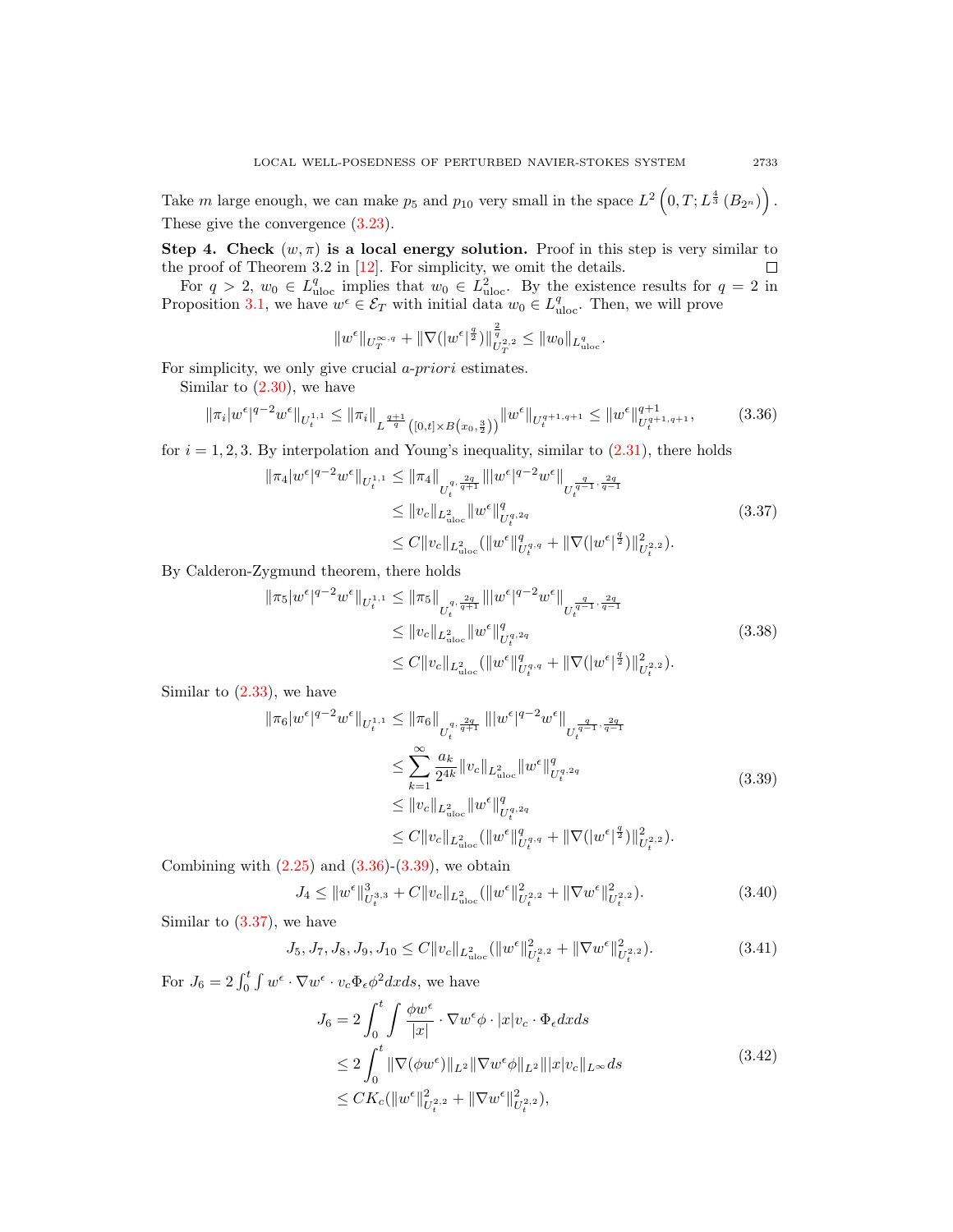where the first inequality holds because of Hardy inequality and Hölder's inequality.

By interpolation inequality and Young's inequality, we have

$$
||w^{\epsilon}||_{U_t^{q+1,q+1}}^{q+1} \lesssim ||w^{\epsilon}||_{U_t^{3q,q}}^{3/2} ||w^{\epsilon}||_{U_t^{q,3q}}^{2q-1}
$$
  

$$
\lesssim ||w^{\epsilon}||_{L^{3q}([0,t];L_{\text{uloc}}^2)}^{3q} + ||\nabla (|w^{\epsilon}|^{\frac{q}{2}})||_{U_t^{2,2}}^2.
$$
 (3.43)

Therefore, we have

$$
\|w^{\epsilon}\|_{L^{q}_{uloc}}^{q} + \|\nabla (|w^{\epsilon}|^{\frac{q}{2}})\|_{U_{t}^{2,2}}^{2} \lesssim \|w_{0}\|_{L^{q}_{uloc}}^{q} + \int_{0}^{t} \left( \|w^{\epsilon}(\cdot,s)\|_{L^{q}_{uloc}}^{q} + \|w^{\epsilon}(\cdot,s)\|_{L^{q}_{uloc}}^{3q} \right) ds. \tag{3.44}
$$

Hence, there exists a small constant  $\varepsilon_1 > 0$  such that, if  $w^{\epsilon}$  exists on  $[0, T_{\epsilon}]$  for  $T_{\epsilon} \leq \tilde{T} =$  $\varepsilon_1\left(1+\|w_0\|_{L^q}^{2q}\right)$  $\left(\frac{2q}{L_{uloc}^q}\right)^{-1}$ , then we have

$$
\sup_{0\n(3.45)
$$

Following the procedure in the proof of Lemma [3.1,](#page-9-1) we have the existence results when  $q \geq 2$ .

Then, we will prove the uniqueness when  $q \geq 3$ . Let u, v be two solutions to the perturbed Navier-Stokes system [\(1.4\)](#page-1-3) on  $\mathbb{R}^3 \times (0,T)$  with the same initial data  $w_0$ . The uniqueness can be proved by the method in the proof of Theorem 4.4 in Tsai [\[25\]](#page-20-16). We sketch it here.

From [\(1.14\)](#page-3-3), using interpolation theory, we have

$$
||u||_{U_T^{p,s}} \le C||u||_{U_T^{\infty,q}} + C||\nabla (|u|^{\frac{q}{2}})||_{U_T^{2,2}}^{\frac{2}{q}} \le C||w_0||_{L_{uloc}^q} \quad ,
$$
\n(3.46)

with  $\frac{2}{p} + \frac{3}{s} = \frac{3}{q}$ . Then, there exists  $t \in (0, 1)$  sufficient small such that

<span id="page-15-1"></span>
$$
C_4 \|u\|_{U_t^{4,6}} \le \frac{1}{4},\tag{3.47}
$$

where  $C_4$  is given in [\(3.54\)](#page-16-1). Set  $g = v - u$ , we have

<span id="page-15-0"></span>
$$
\begin{cases} \partial_t g - \Delta g + \nabla \pi = -(u+g) \cdot \nabla g - g \cdot \nabla u - g \cdot \nabla v_c - v_c \cdot \nabla g, \\ \nabla \cdot g = 0, \\ g(x, 0) = 0. \end{cases} \tag{3.48}
$$

Using  $2g\psi$  with  $\psi \in C_c^{\infty}((0,T) \times \mathbb{R}^3)$  as a test function, multiplying the equation  $(3.48)_1$  $(3.48)_1$  $(3.48)_1$ by  $2q\psi$ , then integrating it, we have

$$
\int |g|^2 \psi(x,t) dx + 2 \int_0^t \int |\nabla g|^2 \psi dx ds
$$
  
= 
$$
\int_0^t \int |g|^2 (\partial_s \psi + \Delta \psi) dx ds + \int_0^t \int |g|^2 g \cdot \nabla \psi dx ds + 2 \int_0^t \int \pi g \cdot \nabla \psi dx ds
$$
  
+
$$
2 \int_0^t \int g \cdot \nabla g \cdot (v_c + u) \psi dx ds + 2 \int_0^t \int (v_c + u) \cdot g(g \cdot \nabla) \psi dx ds
$$
  
+
$$
2 \int_0^t \int (v_c + u) \cdot \nabla g \cdot g \psi dx ds + 2 \int_0^t \int (v_c + u) \cdot \nabla \psi g \cdot g dx ds.
$$

Crucial part is to estimate

$$
\int_0^t \int (u+v_c) \cdot (g \cdot \nabla) g \psi dx dt.
$$
 (3.49)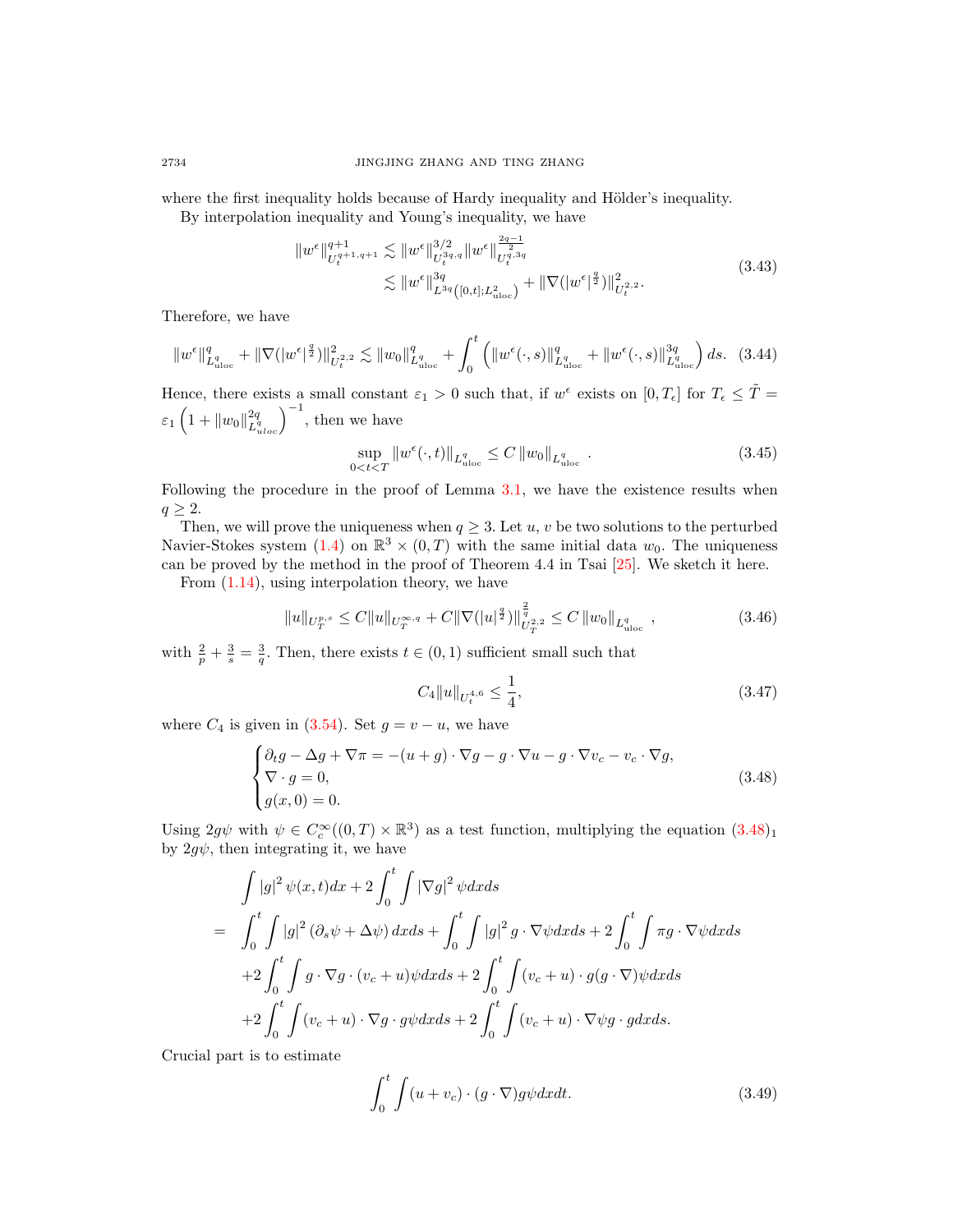Denote  $E(t) = \text{ess sup}_{s \lt t} ||g(s)||^2_{L^2_{uloc}} + \int_0^t ||\nabla g||^2_{L^2_{uloc}} d\tau$ . Since

$$
\|\iint uv \nabla w dx dt\| \le C \|u\|_{L_t^4 L_x^6} \|v\|_{L_t^\infty L_x^2}^{\frac{1}{2}} \|v\|_{L_t^2 L_x^6}^{\frac{1}{2}} \|\nabla w\|_{L_{t,x}^2},\tag{3.50}
$$

we have

$$
\left| \int_0^t \int u \cdot (g \cdot \nabla) g \psi dx d\tau \right| \le C \|u\|_{U_t^{4,6}} E(t). \tag{3.51}
$$

By Hölder inequality, Hardy inequality and Lemma [2.1,](#page-3-4) we have

$$
\left| \int_{0}^{t} \int v_{c} \cdot (g \cdot \nabla) g \psi dx d\tau \right| \leq \int_{0}^{t} |||x| v_{c}||_{L^{\infty}} \left\| \frac{g}{|x|} \right\|_{L^{2}_{uloc}} ||\nabla g||_{L^{2}_{uloc}} d\tau
$$
  
\n
$$
\leq C \int_{0}^{t} |||x| v_{c}||_{L^{\infty}} (||\nabla g||_{L^{2}_{uloc}} + ||g||_{L^{2}_{uloc}}) ||\nabla g||_{L^{2}_{uloc}} d\tau \qquad (3.52)
$$
  
\n
$$
\leq CK_{c} (||\nabla g||_{U_{t}^{2,2}}^{2} + ||g||_{U_{t}^{2,2}}^{2})
$$
  
\n
$$
\leq CK_{c} E(t).
$$

For term  $\int_0^t \int \pi g \cdot \nabla \psi dx ds$ , we use the similar decomposition as  $(2.20)$  and obtain

$$
\int_0^t \int \pi g \cdot \nabla \psi dx ds \leq \|\pi g\|_{U_t^{1,1}} \leq \|g\|_{U_t^{3,3}}^3 + C \|v_c\|_{L^2_{uloc}} (\|g\|_{U_t^{2,2}}^2 + \|\nabla g\|_{U_t^{2,2}}^2).
$$
\n(3.53)

There holds

<span id="page-16-1"></span>
$$
E(t) \le C_4 \|u\|_{U_t^{4,6}} E(t) + C_4(K_c + \|v_c\|_{L^2_{uloc}}) E(t).
$$
\n(3.54)

Combining with [\(3.47\)](#page-15-1) and

<span id="page-16-0"></span>
$$
C_4(K_c + \|v_c\|_{L^2_{uloc}}) < \frac{1}{2},\tag{3.55}
$$

we have  $E(t) \leq 0$ , and finish the proof of Theorem [1.2.](#page-3-1)

 $\Box$ 

4. Appendix. Integral formula of the pressure  $\pi$ . Our goal is to derive the integral formula of the pressure  $\pi$ , i.e. [\(1.5\)](#page-1-4). Our method is inspired by [\[25\]](#page-20-16) and [\[27\]](#page-20-17). According to the perturbed Navier-Stokes system [\(1.4\)](#page-1-3), we have

$$
-\Delta \pi = \partial_i \partial_j (w_i w_j + v_{ci} w_j + w_i v_{cj}). \tag{4.1}
$$

Fix x, take a smooth compact supported function  $\xi \in C_c^{\infty}(B(x, 2R))$  such that

$$
\xi = \begin{cases} 1 \text{ in } B(x, R) \\ 0 \text{ in } B(x, 2R)^c. \end{cases} \tag{4.2}
$$

Therefore, we have  $|\nabla \xi| \leq \frac{C}{R}$  and  $|\nabla^2 \xi| \leq \frac{C}{R^2}$ . Since

$$
\Delta(\xi \pi) = \Delta \pi \xi + 2 \nabla \xi \cdot \nabla \pi + \Delta \xi \pi, \tag{4.3}
$$

we obtain

$$
-\Delta(\xi \pi) = \partial_i \partial_j (w_i w_j + v_{ci} w_j + w_i v_{cj}) \xi - 2 \nabla \xi \cdot \nabla \pi - \Delta \xi \pi.
$$
 (4.4)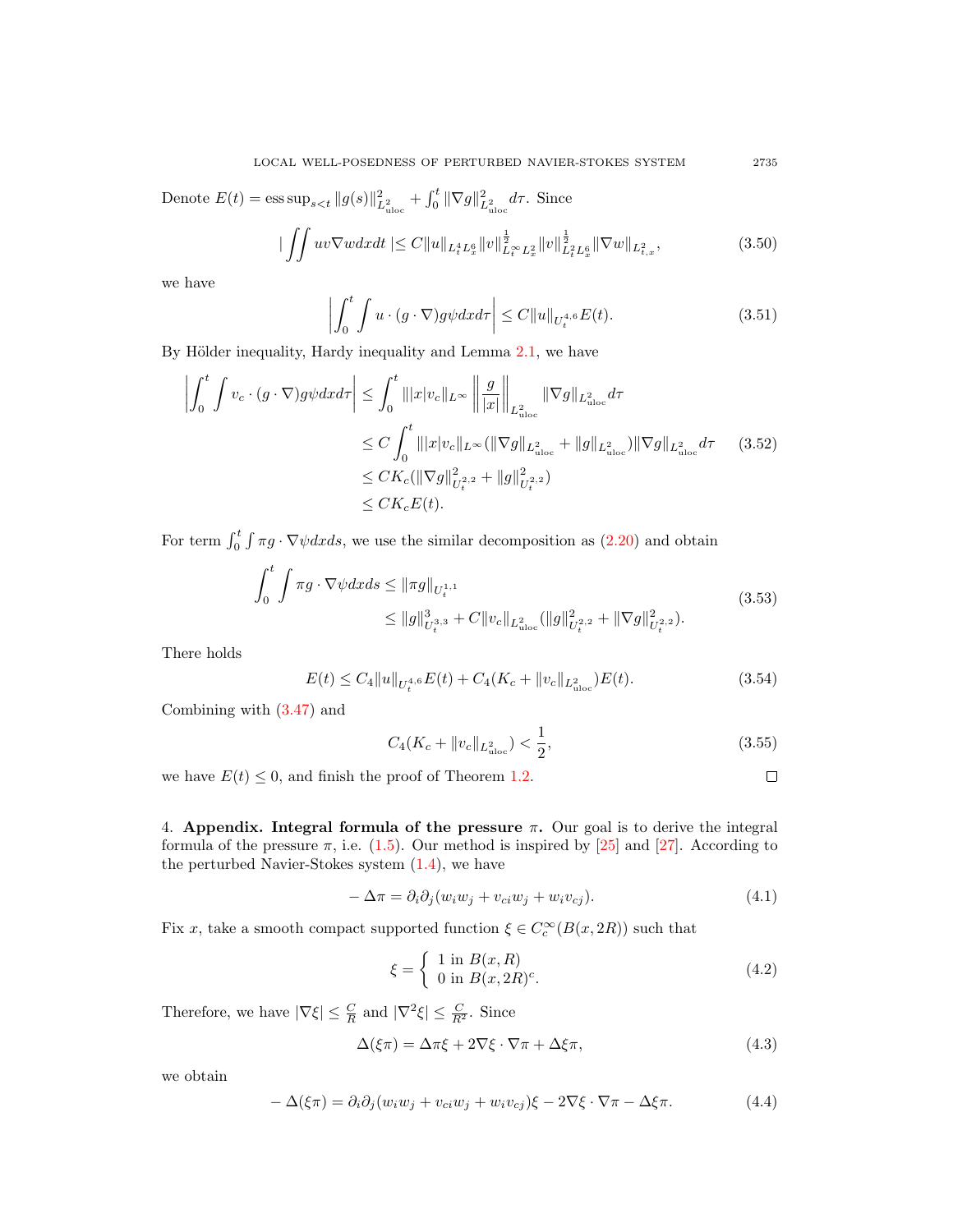Therefore,

<span id="page-17-3"></span>
$$
\xi \pi = \int_{\mathbb{R}^3} \Gamma(x - y) \partial_i \partial_j (w_i w_j + v_{ci} w_j + w_i v_{cj}) (y, t) \xi(y) dy
$$
  
\n
$$
- 2 \int_{\mathbb{R}^3} \Gamma(x - y) \nabla_y \xi(y) : \nabla_y \pi(y, t) dy - \int_{\mathbb{R}^3} \Gamma(x - y) \Delta_y \xi(y) \pi(y, t) dy
$$
  
\n
$$
= \int_{\mathbb{R}^3} \Gamma(x - y) \partial_i \partial_j (w_i w_j + v_{ci} w_j + w_i v_{cj}) (y, t) \xi(y) dy + 2 \int_{\mathbb{R}^3} \Gamma(x - y) \Delta_y \xi(y) \pi(y, t) dy
$$
  
\n
$$
+ 2 \int_{\mathbb{R}^3} \nabla_y \Gamma(x - y) \cdot \nabla_y \xi(y) \pi(y, t) dy - \int_{\mathbb{R}^3} \Gamma(x - y) \Delta_y \xi(y) \pi(y, t) dy
$$
  
\n
$$
= \int_{\mathbb{R}^3} \Gamma(x - y) \partial_i \partial_j (w_i w_j + v_{ci} w_j + w_i v_{cj}) (y, t) \xi(y) dy
$$
  
\n
$$
+ \int_{\mathbb{R}^3} \Gamma(x - y) \Delta_y \xi(y) \pi(y, t) dy + 2 \int_{\mathbb{R}^3} \nabla_y \Gamma(x - y) \cdot \nabla_y \xi(y) \pi(y, t) dy.
$$
\n(4.5)

Note that

$$
\int_{\mathbb{R}^3} \Gamma(x - y) \partial_i \partial_j (u_i v_j)(y, t) \xi(y) dy \tag{4.6}
$$

<span id="page-17-1"></span>
$$
= \lim_{\varepsilon \to 0} \int_{B_{2R}/B_{\varepsilon}} \Gamma(x - y) \partial_i \partial_j(u_i v_j)(y, t) \xi(y) dy \tag{4.7}
$$

$$
= -\lim_{\varepsilon \to 0} \int_{B_{2R}/B_{\varepsilon}} \partial_i \Gamma(x - y) \partial_j(u_i v_j)(y, t) \xi(y) dy \tag{4.8}
$$

$$
-\lim_{\varepsilon \to 0} \int_{B_{2R}/B_{\varepsilon}} \Gamma(x - y) \partial_j(u_i v_j)(y, t) \partial_i \xi(y) dy \tag{4.9}
$$

$$
+\int_{\partial B_{2R}} \Gamma(x-y)\partial_j(u_i v_j) n_i \xi ds - \lim_{\varepsilon \to 0} \int_{\partial B_{\varepsilon}} \Gamma(x-y)\partial_j(u_i v_j) n_i \xi ds \qquad (4.10)
$$

$$
I = I + II + III + IV,\tag{4.11}
$$

where  $\nabla \cdot u = 0$  and  $n_i = \frac{y_i - x_i}{|x - y|}$  denotes the *i*th component of the outer normal vector of Ball  $B_{2R}$ . Since  $\xi = 0$  on  $\partial B_{2R}$ , we have

$$
III = 0.\t\t(4.12)
$$

For term  $IV$ , we have the following estimate

<span id="page-17-2"></span>
$$
IV \lesssim \lim_{\varepsilon \to 0} \int_{\partial B_{\varepsilon}} \frac{1}{|x - y|} ds \max_{y \in \partial B_{\varepsilon}} \nabla |u|^2
$$
  

$$
\lesssim \lim_{\varepsilon \to 0} \frac{1}{\varepsilon} \cdot 4\pi \varepsilon^2 \cdot \max_{y \in \partial B_{\varepsilon}} \nabla |u|^2 = 0.
$$
 (4.13)

For term  $I$ , integration by parts yields

<span id="page-17-0"></span>
$$
I = \lim_{\varepsilon \to 0} \int_{B_{2R}/B_{\varepsilon}} \partial_i \partial_j \Gamma(x - y) (u_i v_j) (y, t) \xi(y) dy
$$
  
+ 
$$
\lim_{\varepsilon \to 0} \int_{B_{2R}/B_{\varepsilon}} \partial_i \Gamma(x - y) (u_i v_j) (y, t) \partial_j \xi(y) dy
$$
  
- 
$$
\int_{\partial B_{2R}} \partial_i \Gamma(x - y) (u_i v_j) n_j \xi ds + \lim_{\varepsilon \to 0} \int_{\partial B_{\varepsilon}} \partial_i \Gamma(x - y) (u_i v_j) n_j \xi ds
$$
  
= p.v. 
$$
\int \partial_i \partial_j \Gamma(x - y) (u_i v_j) (y, t) \xi(y) dy
$$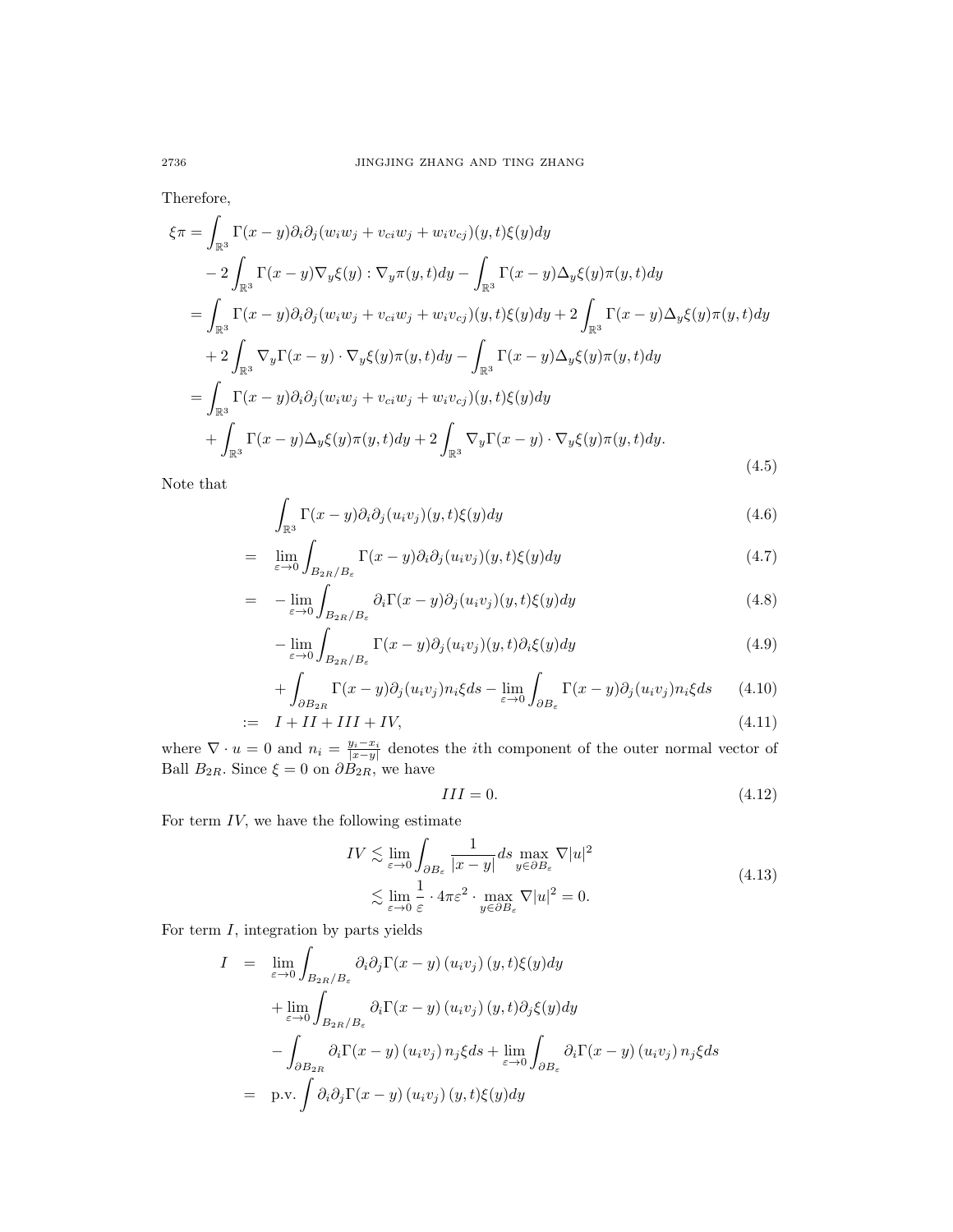LOCAL WELL-POSEDNESS OF PERTURBED NAVIER-STOKES SYSTEM 2737

$$
+\int \partial_i \Gamma(x-y) \left(u_i v_j\right)(y,t) \partial_j \xi(y) dy - \frac{1}{3} u \cdot v, \tag{4.14}
$$

where

$$
\lim_{\varepsilon \to 0} \int_{B_{2R}/B_{\varepsilon}} \partial_i \partial_j \Gamma(x - y) (u_i v_j) (y, t) \xi(y) dy = \text{p.v.} \int_{B_{2R}} \partial_i \partial_j \Gamma(x - y) (u_i v_j) (y, t) \xi(y) dy,
$$
  
and

a

$$
\int_{\partial B_{2R}} \partial_i \Gamma(x - y) (u_i v_j) n_j \xi ds = 0,
$$

for  $\xi = 0$  on  $\partial B_{2R}$ . The last term  $\lim_{\varepsilon \to 0} \int_{\partial B_{\varepsilon}} \partial_i \Gamma(x - y) (u_i v_j) n_j \xi ds$  can be dealt as follows

<span id="page-18-0"></span>
$$
\lim_{\varepsilon \to 0} \int_{\partial B_{\varepsilon}} \partial_i \Gamma(x - y) (u_i v_j) n_j \xi ds
$$
\n
$$
= \lim_{\varepsilon \to 0} \int_{\partial B_{\varepsilon}} \frac{x_i - y_i}{4\pi |x - y|^3} \frac{y_j - x_j}{|x - y|} (u_i v_j) (y) ds
$$
\n
$$
= -\lim_{\varepsilon \to 0} \int_{\partial B_{\varepsilon}} \frac{1}{4\pi \varepsilon^4} (x_i - y_i) (x_j - y_j) (u_i v_j) (y) ds
$$
\n
$$
= -\lim_{\varepsilon \to 0} \int_{\partial B_{\varepsilon}} \frac{1}{4\pi \varepsilon^4} (x_i - y_i) (x_j - y_j) [(u_i v_j) (y) - (u_i v_j) (x)] ds
$$
\n
$$
- \lim_{\varepsilon \to 0} \int_{\partial B_{\varepsilon}} \frac{u_i v_j(x)}{4\pi \varepsilon^4} (x_i - y_i) (x_j - y_j) ds
$$
\n
$$
:= J_1 + J_2.
$$
\n(4.15)

By the mean value inequality, we have

$$
\lim_{\varepsilon \to 0} \int_{\partial B_{\varepsilon}} \frac{1}{4\pi \varepsilon^4} (x_i - y_i)(x_j - y_j) \left[ (u_i v_j)(y) - (u_i v_j)(x) \right] ds
$$
\n
$$
\leq \lim_{\varepsilon \to 0} \frac{1}{4\pi \varepsilon^4} \cdot \varepsilon^3 \cdot 4\pi \varepsilon^2 \max_{y \in \partial B_{\varepsilon}} \nabla (u \cdot v) = 0.
$$
\n(4.16)

Hence, we obtain  $J_1 = 0$ . For  $J_2$ , when  $i = j$ ,

$$
-\lim_{\varepsilon \to 0} \int_{\partial B_{\varepsilon}} \frac{u_i v_i(x)}{4\pi \varepsilon^4} (x_i - y_i)(x_i - y_i) ds
$$
  
\n
$$
= -\lim_{\varepsilon \to 0} \frac{u_i v_i(x)}{4\pi \varepsilon^4} \int_{\partial B_{\varepsilon}} (x_i - y_i)(x_i - y_i) ds
$$
  
\n
$$
= -\lim_{\varepsilon \to 0} \frac{u \cdot v}{4\pi \varepsilon^4} \frac{1}{3} \int_{\partial B_{\varepsilon}} |x - y|^2 ds
$$
  
\n
$$
= -\lim_{\varepsilon \to 0} \frac{u \cdot v}{4\pi \varepsilon^4} \frac{1}{3} \varepsilon^2 4\pi \varepsilon^2
$$
  
\n
$$
= -\frac{1}{3} u \cdot v.
$$
 (4.17)

When  $i\neq j,$  according to the symmetry

<span id="page-18-1"></span>
$$
\int_{\partial B_{\varepsilon}} (x_i - y_i)(x_j - y_j) ds
$$
\n
$$
= \int_{y \in \partial B_{\varepsilon}, x_i - y_i > 0} (x_i - y_i)(x_j - y_j) ds + \int_{y \in \partial B_{\varepsilon}, x_i - y_i < 0} (x_i - y_i)(x_j - y_j) ds
$$
\n
$$
= 0.
$$
\n(4.18)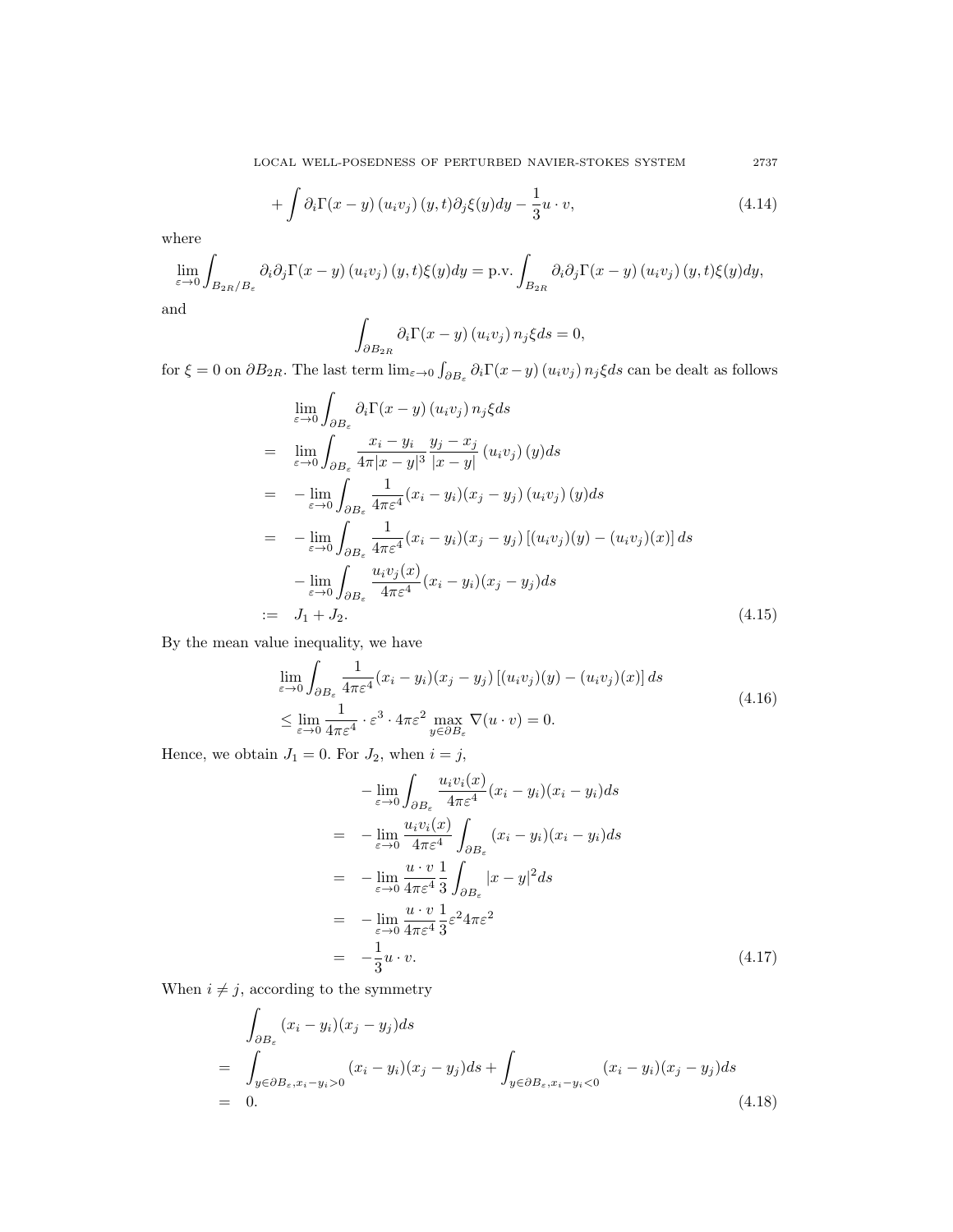Combining with  $(4.15)-(4.18)$  $(4.15)-(4.18)$ , we have

$$
\lim_{\varepsilon \to 0} \int_{\partial B_{\varepsilon}} \partial_i \Gamma(x - y) \left( u_i v_j \right) n_j \xi ds = -\frac{1}{3} u \cdot v. \tag{4.19}
$$

Therefore,  $(4.14)$  holds. Combining with  $(4.6)-(4.13)$  $(4.6)-(4.13)$ , we have

$$
\int_{\mathbb{R}^3} \Gamma(x - y) \partial_i \partial_j (u_i v_j)(y, t) \xi(y) dy
$$
\n
$$
= p.v. \int \partial_i \partial_j \Gamma(x - y) (u_i v_j)(y, t) \xi(y) dy - \int_{B_{2R}} \Gamma(x - y) \partial_j (u_i v_j)(y, t) \partial_i \xi(y) dy
$$
\n
$$
+ \int \partial_i \Gamma(x - y) (u_i v_j)(y, t) \partial_j \xi(y) dy - \frac{1}{3} u \cdot v.
$$
\n(4.20)

Take  $u_i v_j = w_i w_j, v_{ci} w_j, w_i v_{cj}$ , separately, we obtain

$$
\int_{\mathbb{R}^3} \Gamma(x - y) \partial_i \partial_j (w_i w_j + v_{ci} w_j + w_i v_{cj}) (y, t) \xi(y) dy
$$
\n
$$
= -\frac{1}{3} |w|^2 + \text{p.v.} \int_{\mathbb{R}^3} \partial_i \partial_j \Gamma(x - y) w_i w_j(y) dy
$$
\n
$$
- \frac{2}{3} v_c \cdot w + 2 \text{p.v.} \int_{\mathbb{R}^3} \partial_i \partial_j \Gamma(x - y) w_i v_{cj}(y) dy
$$
\n
$$
+ \int \partial_i \Gamma(x - y) (w_i w_j) (y, t) \partial_j \xi(y) dy - \int_{B_{2R}} \Gamma(x - y) \partial_j (w_i w_j) (y, t) \partial_i \xi(y) dy
$$
\n
$$
+ \int \partial_i \Gamma(x - y) (v_{ci} w_j) (y, t) \partial_j \xi(y) dy - \int_{B_{2R}} \Gamma(x - y) \partial_j (v_{ci} w_j) (y, t) \partial_i \xi(y) dy
$$
\n
$$
+ \int \partial_i \Gamma(x - y) (w_i v_{cj}) (y, t) \partial_j \xi(y) dy - \int_{B_{2R}} \Gamma(x - y) \partial_j (w_i v_{cj}) (y, t) \partial_i \xi(y) dy.
$$
\n(4.21)

 $\Box$ 

Setting  $R \to \infty$ , combining with [\(4.5\)](#page-17-3), we obtain [\(1.5\)](#page-1-4).

Acknowledgments. The author is grateful to Prof. Yanyan Li for bringing to our attention the question studied in this paper and much useful advice. This work is partially supported by the National Natural Science Foundation of China 11771389, 11931010 and 11621101. We sincerely thank the anonymous reviewers for their constructive revision suggestions.

## REFERENCES

- <span id="page-19-3"></span>[1] A. Basson, Solutions Spatialement Homogènes Adaptées des équations de Navier-Stokes, Thesis. University of Evry., 2006.
- <span id="page-19-2"></span>[\[2\]](http://www.ams.org/mathscinet-getitem?mr=MR3823886&return=pdf) Z. Bradshaw and T.-P. Tsai, Self-similar solutions to the Navier-Stokes equations: A survey of recent results, Nonlinear Analysis in Geometry and Applied Mathematics, 2 (2018), 159–181.
- <span id="page-19-1"></span>[\[3\]](http://www.ams.org/mathscinet-getitem?mr=MR993821&return=pdf) Y. Giga and T. Miyakawa, Navier-Stokes flow in  $\mathbb{R}^3$  [with measures as initial vorticity and Morrey](http://dx.doi.org/10.1080/03605308908820621) [spaces,](http://dx.doi.org/10.1080/03605308908820621) Comm. Partial Differential Equations, 14 (1989), 577–618.
- <span id="page-19-7"></span>[\[4\]](http://www.ams.org/mathscinet-getitem?mr=MR1544414&return=pdf) G. H. Hardy, [Note on a theorem of Hilbert,](http://dx.doi.org/10.1007/BF01199965) Math. Z., 6 (1920), 314–317.
- <span id="page-19-8"></span>[5] G. H. Hardy, An inequality between integrals, Messenger of Mathematics, 54 (1925), 150–156.
- <span id="page-19-4"></span>[\[6\]](http://www.ams.org/mathscinet-getitem?mr=MR3073152&return=pdf) J. L. Hineman and C. Wang, [Well-posedness of nematic liquid crystal flow in](http://dx.doi.org/10.1007/s00205-013-0643-7)  $L^3_{uloc}(\mathbb{R}^3)$ , Arch. Ration. Mech. Anal., 210 (2013), 177–218.
- <span id="page-19-5"></span>[\[7\]](http://www.ams.org/mathscinet-getitem?mr=MR2835864&return=pdf) G. Karch and D. Pilarczyk, [Asymptotic stability of Landau solutions to Navier-Stokes system,](http://dx.doi.org/10.1007/s00205-011-0409-z) Arch. Ration. Mech. Anal., 202 (2011), 115–131.
- <span id="page-19-6"></span>[\[8\]](http://www.ams.org/mathscinet-getitem?mr=MR3660767&return=pdf) G. Karch, D. Pilarczyk and M. E. Schonbek,  $L^2$ [-asymptotic stability of singular solutions to the Navier-](http://dx.doi.org/10.1016/j.matpur.2016.10.008)[Stokes system of equations in](http://dx.doi.org/10.1016/j.matpur.2016.10.008)  $\mathbb{R}^3$ , J. Math. Pures Appl., 108 (2017), 14-40.
- <span id="page-19-0"></span>[\[9\]](http://www.ams.org/mathscinet-getitem?mr=MR760047&return=pdf) T. Kato, Strong  $L^p$ [-solutions of the Navier-Stokes equation in](http://dx.doi.org/10.1007/BF01174182)  $\mathbb{R}^m$ , with applications to weak solutions, Math. Z., 187 (1984), 471–480.